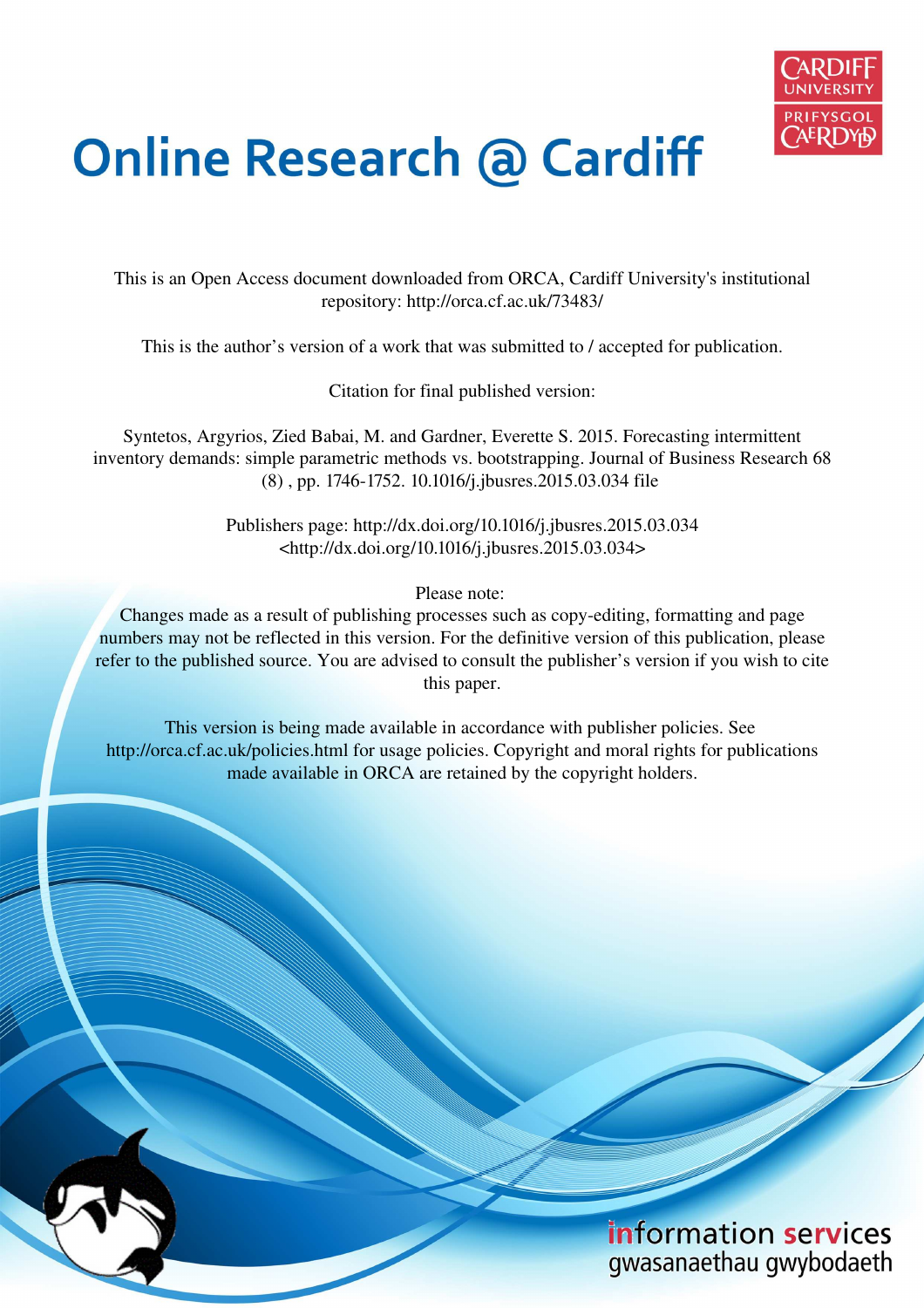## **Forecasting Intermittent Inventory Demands:**

# **Simple Parametric Methods vs. Bootstrapping**

### **(Accepted for publication in the Journal of Business Research)**

Aris A. Syntetos  $a^*$ , M. Zied Babai  $b,1$ , and Everette S. Gardner, Jr.  $c,2$ 

<sup>a</sup>Cardiff Business School, Cardiff University, Aberconway Building, Colum Drive, Cardiff CF10 3EU, UK

<sup>b</sup>Kedge Business School, 680 cours de la Libération, 33400 Talence, France <sup>c</sup>Bauer College of Business, University of Houston, Houston, Texas 77204-6021, USA

The authors thank Ruud Teunter, University of Groningen, Nikos Kourentzes, Lancaster University, Thomas Willemain, Rensselaer Polytechnic Institute, and Powell Robinson, University of Houston, for comments on earlier drafts of this paper.

\*Corresponding author. Tel: +44 (0) 29 2087 6572; Fax: +44 (0) 29 2087 4301.

<sup>1</sup> Tel : +33(0)5 56 84 63 51; Fax : +33(0)5 56 84 55 00.

<sup>2</sup> Tel : 713-743-4744; Fax : 713-743-4940.

*E-mail addresses:* [SyntetosA@Cardiff.ac.uk](mailto:SyntetosA@Cardiff.ac.uk) (A. Syntetos), [Mohamed-Zied.Babai@bem.edu](mailto:Mohamed-Zied.Babai@bem.edu) (M. Babai), [EGardner@uh.edu](mailto:EGardner@uh.edu) (E. Gardner)

Revised: February 18, 2014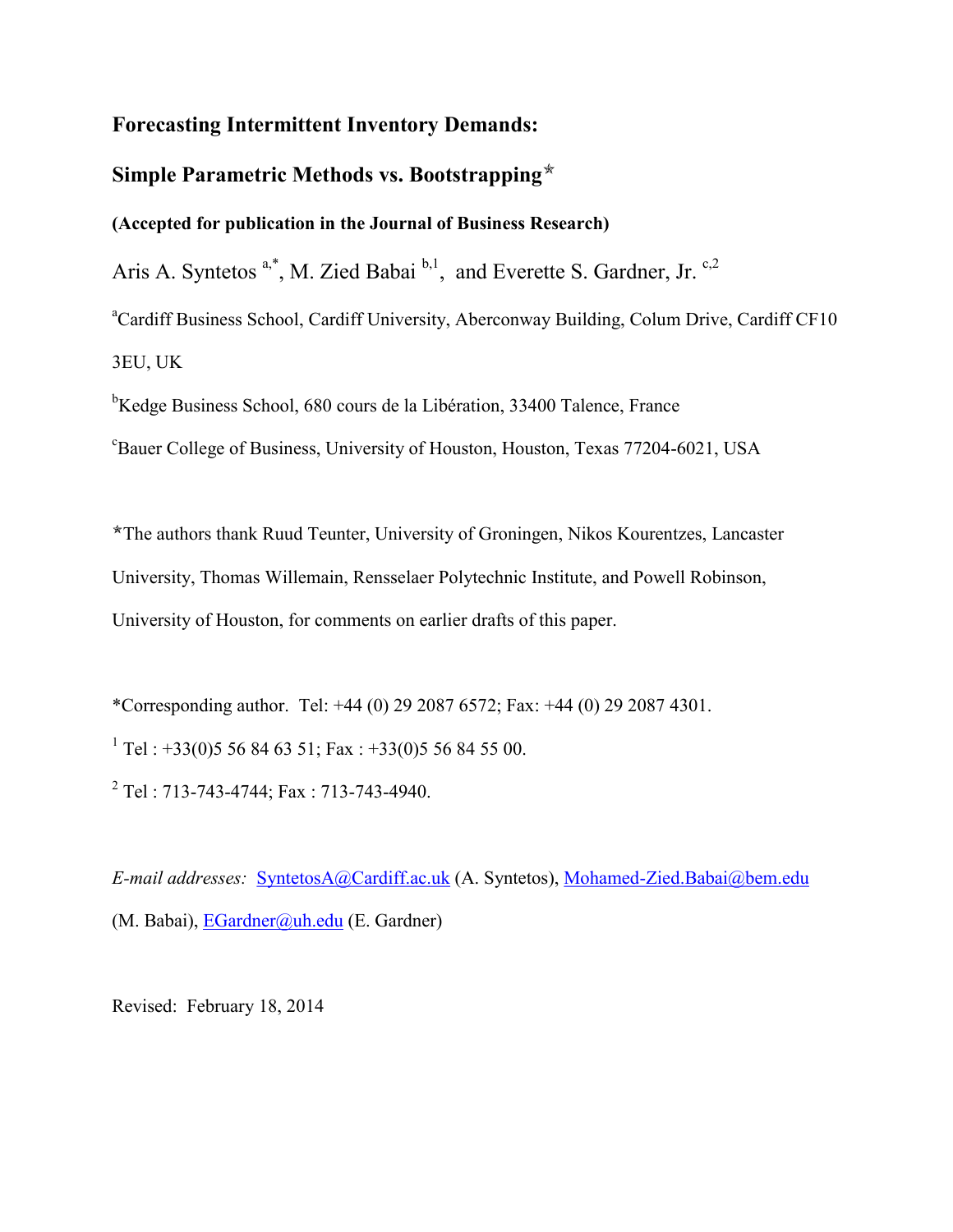# **Forecasting Intermittent Inventory Demands: Simple Parametric Methods vs. Bootstrapping**

# **ABSTRACT**

 Although intermittent demand items dominate service and repair parts inventories in many industries, research in forecasting such items has been limited. A critical research question is whether one should make point forecasts of the mean and variance of intermittent demand with a simple parametric method such as simple exponential smoothing or else employ some form of bootstrapping to simulate an entire distribution of demand during lead time. The aim of this work is to answer that question by evaluating the effects of forecasting on stock control performance in more than 7,000 demand series. Tradeoffs between inventory investment and customer service show that simple parametric methods perform well, and it is questionable whether bootstrapping is worth the added complexity.

## **Keywords**

Inventory management; Operations forecasting; Time series methods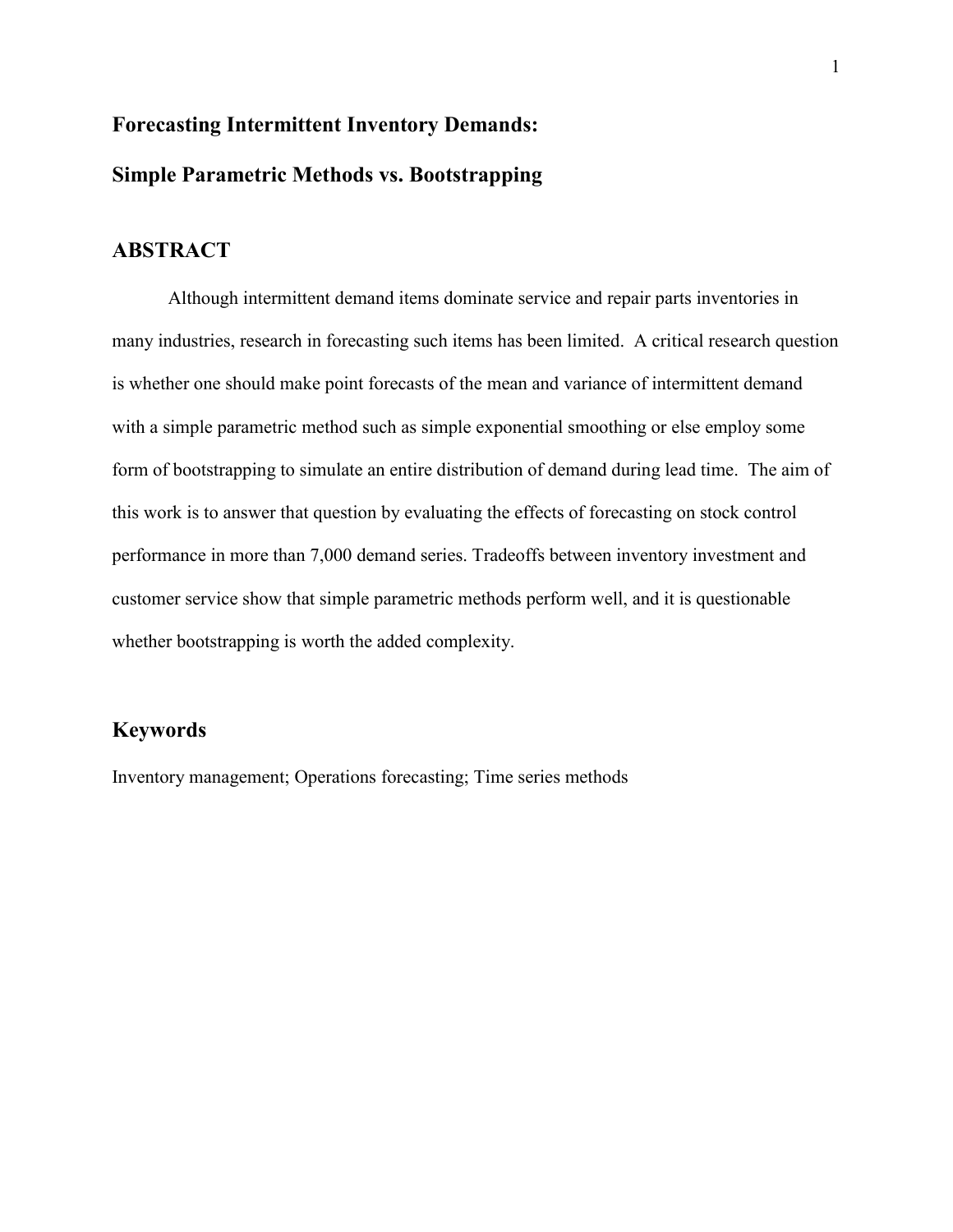#### **1. Introduction**

#### **1.1 The Intermittent Demand Forecasting Problem**

 In the literature, inventory management and demand forecasting are traditionally treated as independent problems. Most inventory papers ignore forecasting altogether and simply assume that the distribution of demand and all its parameters are known, while most forecasting papers do not evaluate the stock control consequences of employing different forecasting methods. The interactions between forecasting and stock control are analyzed in this paper for items with intermittent demand. Such demand series are characterized by zero demand occurrences interspersed by positive demands. The choice of forecasting method is shown to be an important determinant of the customer service that can be obtained from a given level of inventory investment.

 Since the early work of Brown (1959), the problem of forecasting for fast moving inventory items has attracted an enormous body of academic research. However, forecasting for items with intermittent demand has received far less attention, even though such items typically account for substantial proportions of stock value and revenues. Intermittent demand items dominate service and repair parts inventories in many industries (including the process industries, aerospace, automotive, IT and the military sector), and they may constitute up to 60% of total stock value (Johnston, Boylan, & Shale, 2003). A survey by Deloitte (2011) benchmarked the service businesses of many of the world's largest manufacturing companies with combined revenues reaching more than \$1.5 trillion; service operations accounted for an average of 26% of revenues. Thus small improvements in management of intermittent demand items may be translated to substantial cost savings; it is also true to say that research in this area has direct relevance to a wide range of companies and industries.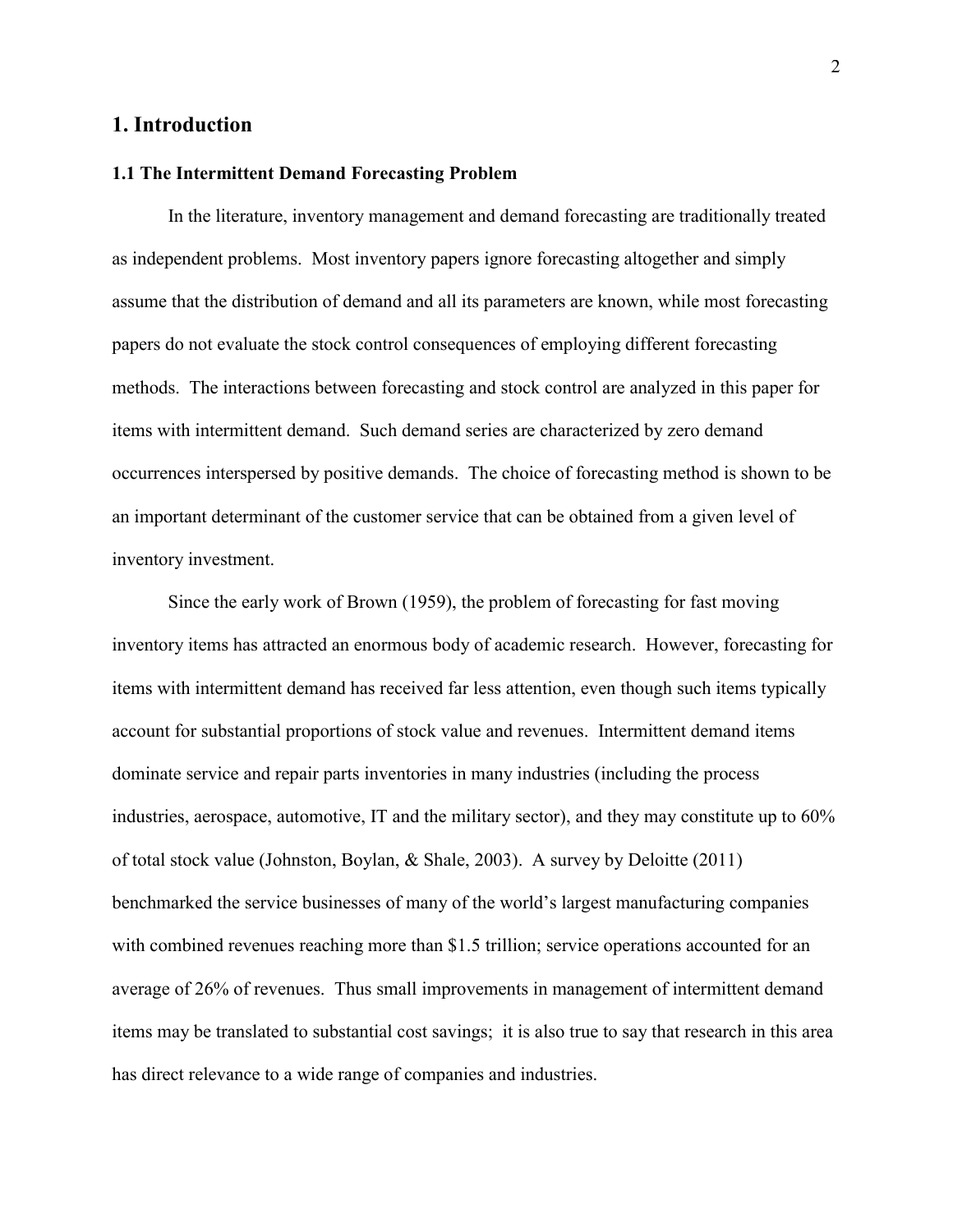In addition, intermittent items are at the greatest risk of obsolescence, and case studies have documented large proportions of dead stock in many different industrial contexts (Hinton, 1999; Syntetos, Keyes, & Babai, 2009; Molenaers, Baets, Pintelon, & Waeyenberg, 2010). Improvements in forecasting may be translated to significant reductions in wastage or scrap with further environmental implications.

Intermittent demand series are difficult to forecast because they usually contain a (significant) proportion of zero values, with non-zero values mixed in randomly. When demand occurs the quantity may be highly variable (Cattani, Jacobs, & Schoenfelder, 2011). One critical research question is whether one should make point forecasts of the mean and variance of intermittent demand with a simple parametric method or else employ some form of bootstrapping to simulate an entire distribution of demand during lead time. Is bootstrapping worth the added complexity? The aim of this study is to answer that question in an empirical investigation of forecasting more than 7,000 inventory demand series.

#### **1.2 Research Background**

Two parametric methods, simple exponential smoothing (SES) and Croston's (1972) method with corrections by Rao (1973), are widely used to forecast intermittent demand. SES forecasts the mean level of demand for both non-zero and zero demand periods, treating them in the same way, while Croston makes separate forecasts of the mean level of non-zero demand and the mean inter-arrival time (time between demand occurrences). Croston assumes that the distribution of nonzero demand sizes is normal, the distribution of inter-arrival times is geometric, and that demand sizes and inter-arrival times are mutually independent. [Shenstone](http://www.sciencedirect.com/science/article/pii/S0169207004000792#bib16#bib16)  [and Hyndman \(2005](http://www.sciencedirect.com/science/article/pii/S0169207004000792#bib16#bib16)) challenge these assumptions and show that Croston's method is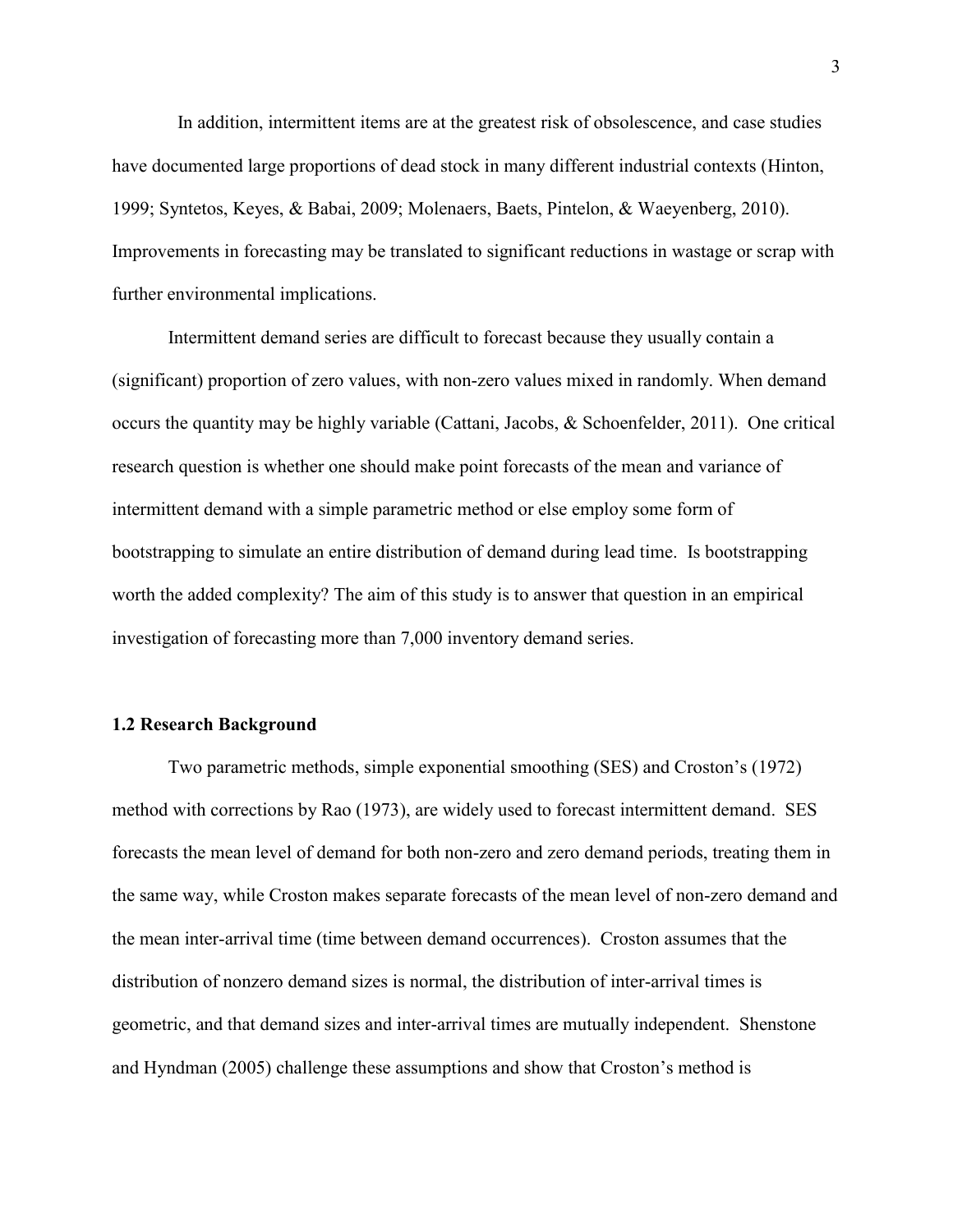inconsistent with the properties of intermittent demand data. The primary problem is that Croston's method assumes stationarity, while any possible model underlying the method must be non-stationary. Furthermore, the underlying model must be defined on a continuous sample space that can take on either negative or positive demand values, something that is inconsistent with the reality that demand is always non-negative.

Despite its theoretical shortcomings, Croston's method has been successful in empirical research (see the review in Gardner, 2006) and is widely used in practice. Both Croston and SES are available in demand planning modules of component based enterprise and manufacturing solutions (e.g. Industrial and Financial Systems – IFS AB) and in integrated real-time sales and operations planning processes (e.g. SAP Advanced Planning and Optimisation - APO 4.0).

Many improvements to Croston's original method have been published, including Johnston and Boylan (1996), Snyder (2002), Syntetos and Boylan (2005), Shale, Boylan, and Johnston (2006), and Teunter, Syntetos, and Babai (2011). The Syntetos and Boylan method (known as the SBA method for Syntetos-Boylan Approximation), is the only Croston improvement that has substantial empirical support. Although Croston claims that his method is unbiased, Syntetos and Boylan (2001) show that the opposite is true and present an improved method that corrects for bias (Syntetos & Boylan, 2005). The SBA method was tested by Eaves and Kingman (2004) using a sample of more than 11,000 monthly repair parts demand series from Royal Air Force (RAF) inventories. The results varied somewhat depending on the degree of aggregation of the data (weekly, monthly, quarterly) and the type of demand pattern (ranging from smooth to highly intermittent). However, in general the SBA method was more accurate than SES and the original Croston method. Another study by Gutierrez, Solis, and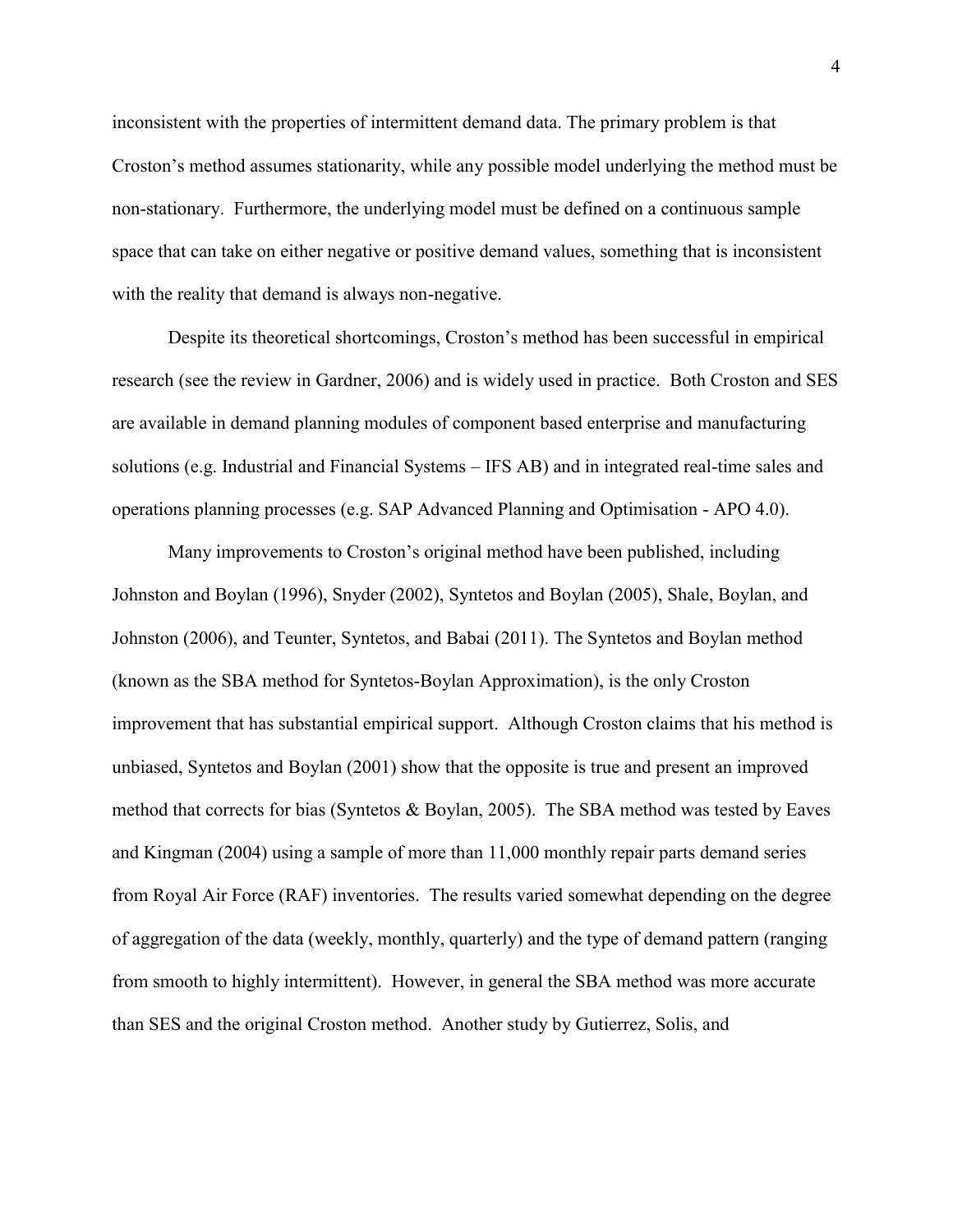Mukhopadhyay (2008) reaches similar conclusions. In the empirical study below, all three parametric alternatives are tested: SES, Croston's original method, and the SBA method.

Given the parametric point forecasts, a demand distribution is needed to set inventory levels. Both the Poisson and Bernoulli processes have been found to fit demand arrivals, i.e. the probability of demand occurring (Dunsmuir & Snyder, 1989; Willemain, Smart, Shockor, & DeSautels, 1994; Janssen, 1998; Eaves, 2002). Regarding the size of demand when it occurs, various suggestions have been made for distributions that are either monotonically decreasing or unimodal positively skewed. With Poisson or Bernoulli arrivals of demands and any distribution of demand sizes, the resulting distribution of total demand over a fixed lead time is compound Poisson or compound Bernoulli, respectively. Compound Poisson distributions are simpler and have empirical evidence in their support (e.g., Boylan & Syntetos, 2008). In this empirical study, demand is modeled with the Negative Binomial Distribution (NBD), which performed well in the empirical study by Snyder, Ord, and Beaumont (2012). The NBD is a compound distribution in which the number of demands in each period is Poisson distributed, with random demand sizes governed by a logarithmic distribution.

As the data become more erratic, the true demand size distribution may not conform to any standard theoretical distribution, and it may be that non-parametric approaches (that do not rely upon any underlying distributional assumption) may improve stock control. Numerous bootstrapping methods are available to randomly sample (with or without replacement) observations from demand history to build a histogram of the lead-time demand distribution. Alternative bootstrapping methods are found in Efron (1979), Snyder (2002), Willemain, Smart, and Schwarz (2004, hereafter WSS), Porras and Dekker (2008), Teunter and Duncan (2009), Zhou and Viswanathan (2011), and Snyder et al. (2012). The most robust bootstrapping method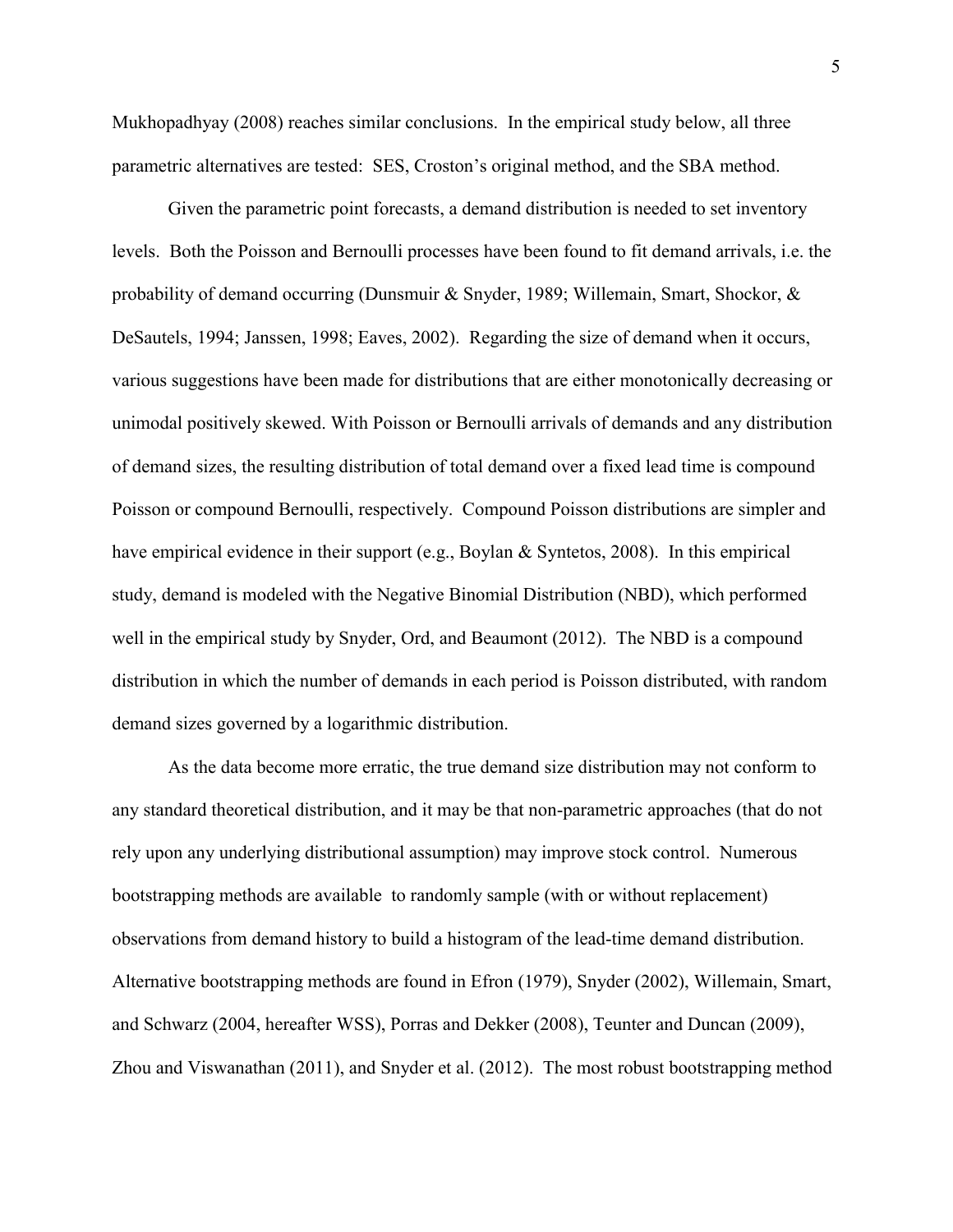appears to be that of WSS, a method patented earlier by Willemain and Smart (2001). WSS is tested in this paper; further discussion on the justification for excluding other bootstrapping alternatives follows in the next section.

In a large empirical study, WSS claims significant improvements in forecasting accuracy over both SES and Croston's estimator. However, Gardner and Koehler (2005) criticize this study because the authors do not use the correct lead time demand distribution for either SES or Croston's method, and they do not consider published improvements to Croston's method, such as the SBA method (see Willemain et al., 2005, for a rejoinder). These mistakes are corrected in this empirical study.

One empirical study, by Teunter and Duncan (2009), is similar to the one described in this paper. Using a sample of demand series for military spare parts, Teunter and Duncan compare the inventory and service tradeoffs that result from forecasting with the same parametric methods tested below. They also test a simple bootstrapping method in which they sample lead time demand with replacement to estimate mean and variance, which are then fed into a normal distribution to set stock levels. Reliance on the normal distribution defeats the purpose of bootstrapping, which does not require a distributional assumption.

#### **1.3 Organization of the Paper**

Section 2 explains the parametric and bootstrapping methods. Section 3 discusses the data tested, performance measurement, and simulation procedures. Empirical results are given in Section 4; in contrast to most previous research in intermittent demand forecasting, results are presented in terms of stock control performance rather than forecast accuracy. Section 5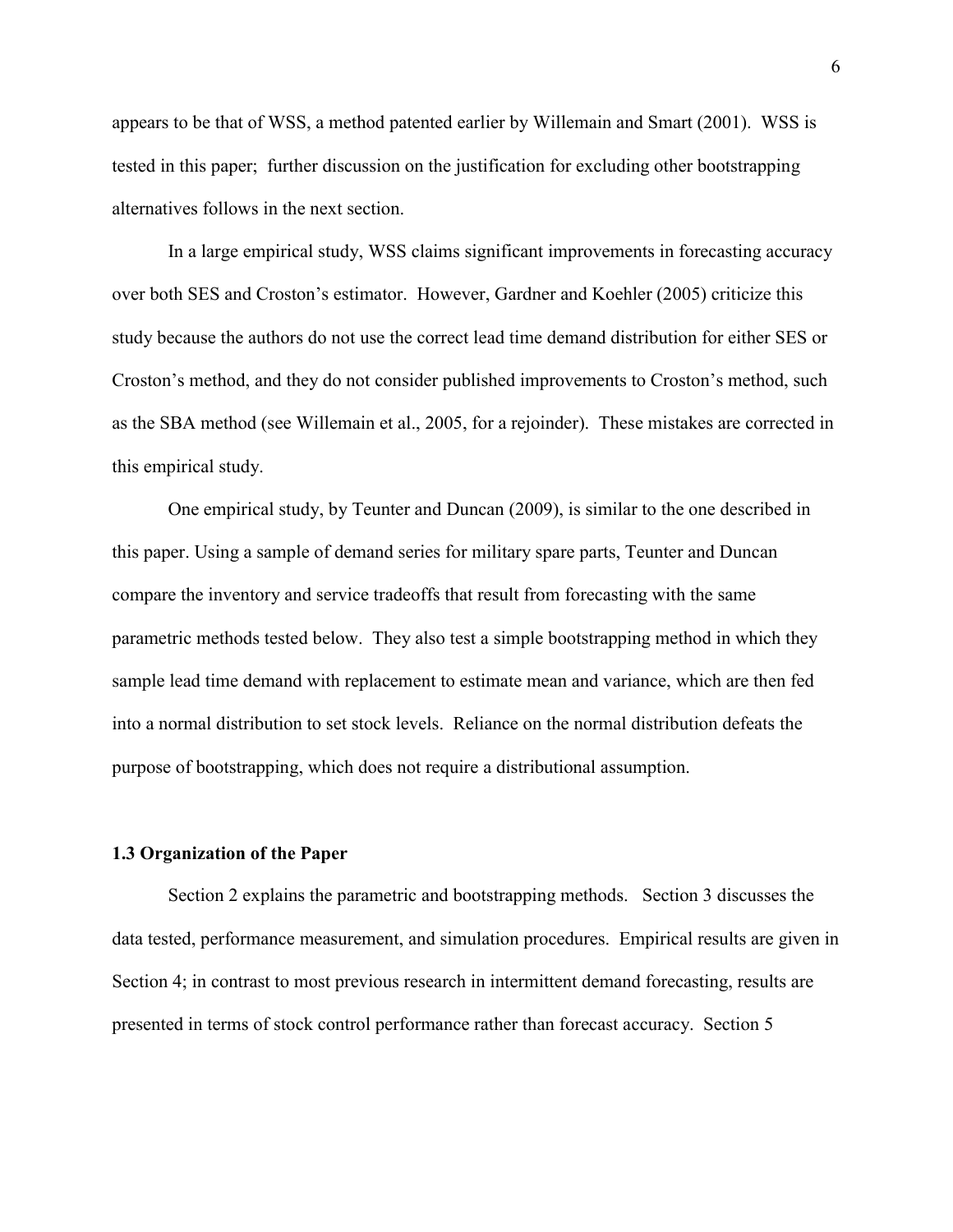discusses implications of the results , followed by conclusions and opportunities for further research in Section 6.

#### **2. Forecasting intermittent demand**

#### **2.1 Parametric Forecasting**

Simple exponential smoothing (SES) is written:

$$
S_t = \alpha X_t + (1 - \alpha) S_{t-1},\tag{1}
$$

where  $\alpha$  is the smoothing parameter,  $X_t$  is the observed value of both zero and nonzero demand, and  $S_t$  is the smoothed average as well as the forecast for next period. Although SES is widely used to forecast intermittent demand, the method has important limitations. Exponential smoothing weights recent data more heavily, which produces forecasts that are biased high just after a demand occurs and biased low just before a demand. Replenishment quantities are likely to be determined by forecasts made just after a demand, resulting in unnecessarily high stock levels most of the time.

In an attempt to compensate for these problems, Croston's (1972) method forecasts two components of the time series separately, the observed value of nonzero demand ( *D<sup>t</sup>* ) and the inter-arrival time of transactions  $(Q_t)$ . The smoothed estimates are denoted  $Z_t$  and  $P_t$ , respectively:

$$
Z_t = \alpha D_t + (1 - \alpha) Z_{t-1} \tag{2}
$$

$$
P_t = \alpha Q_t + (1 - \alpha) P_{t-1} \tag{3}
$$

Croston assumes that the value of the smoothing parameter  $\alpha$  is the same in both equations. The estimate of demand per unit time, i.e. the forecast for next period  $(Y_t)$  is then: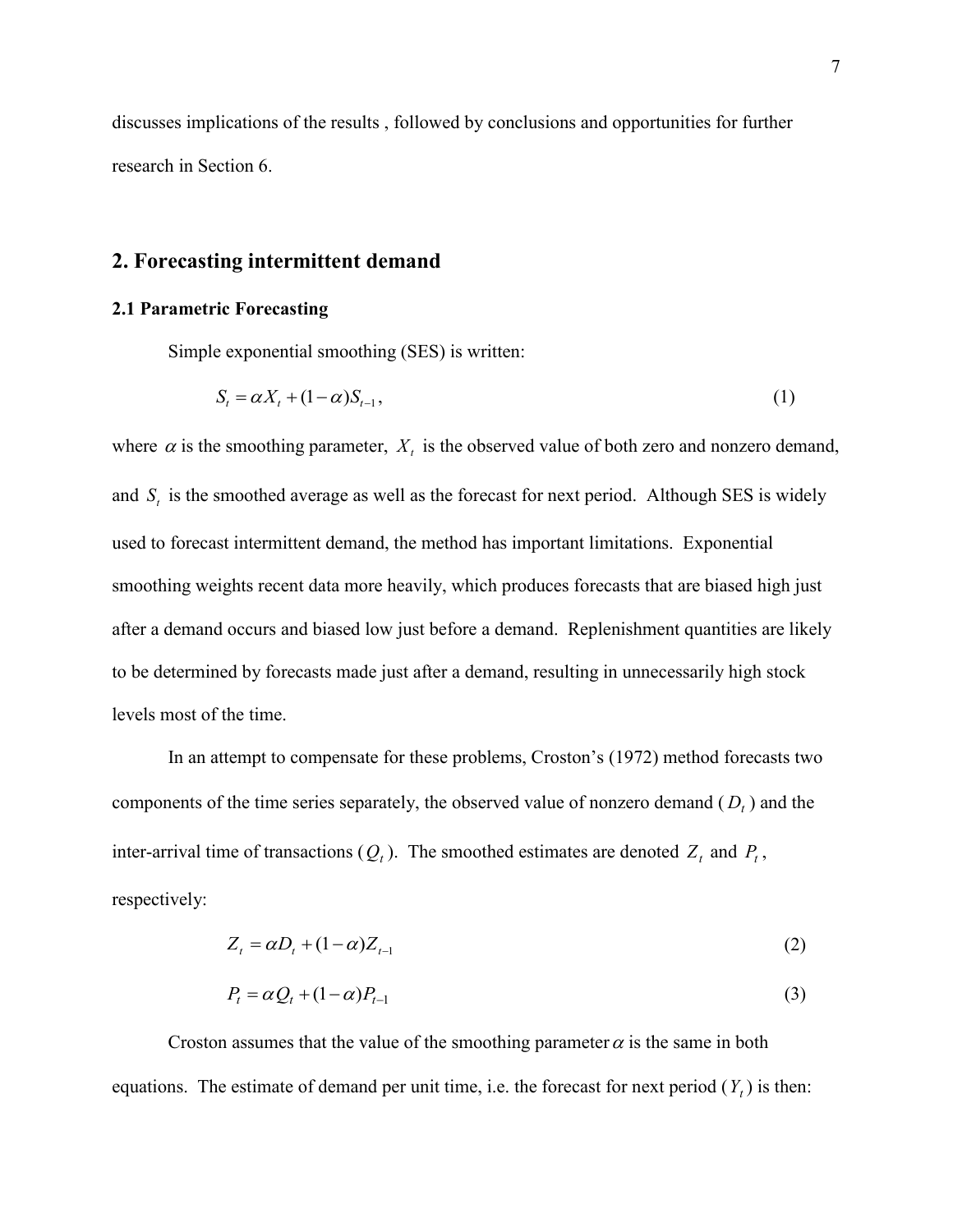$$
Y_t = Z_t / P_t \tag{4}
$$

If there is no demand in a period,  $Z_t$  and  $P_t$  are unchanged. Note that when demand occurs every period the Croston method gives the same forecasts as conventional SES. Thus the same method can be used for both intermittent and non-intermittent demands.

Syntetos and Boylan (2001) show that *Y<sup>t</sup>* is biased to over-forecast. Later, Syntetos and Boylan (2005) developed the SBA method (for Syntetos-Boylan Approximation), a modified version of equation (4) that is approximately unbiased:

$$
Y_t = (1 - \alpha/2)(Z_t/P_t) \tag{5}
$$

 SES, Croston, and SBA are used below to forecast demand over the lead time plus review period. As recommended by Syntetos and Boylan (2006) on the grounds of simplicity, the variance of the forecast errors is estimated by the exponentially smoothed mean squared error (MSE) over the lead time plus review period.

#### **2.2 Non-Parametric Forecasting**

Non-parametric or bootstrapping approaches to forecasting permit a reconstruction of the empirical distribution of the data, thus making distributional assumptions redundant. Bootstrapping works by taking many random samples from a larger sample or from a population itself. These samples may be different from each other and from the population, and they are used to build up a histogram of the distribution of inventory demands during lead time. Statistics such as the mean and variance of lead-time demand are computed directly from the histogram rather than inferred from a theoretical distribution.

The WSS method is an advanced form of bootstrapping that captures the autocorrelation between demand realizations and can produce values that have not appeared in the history. The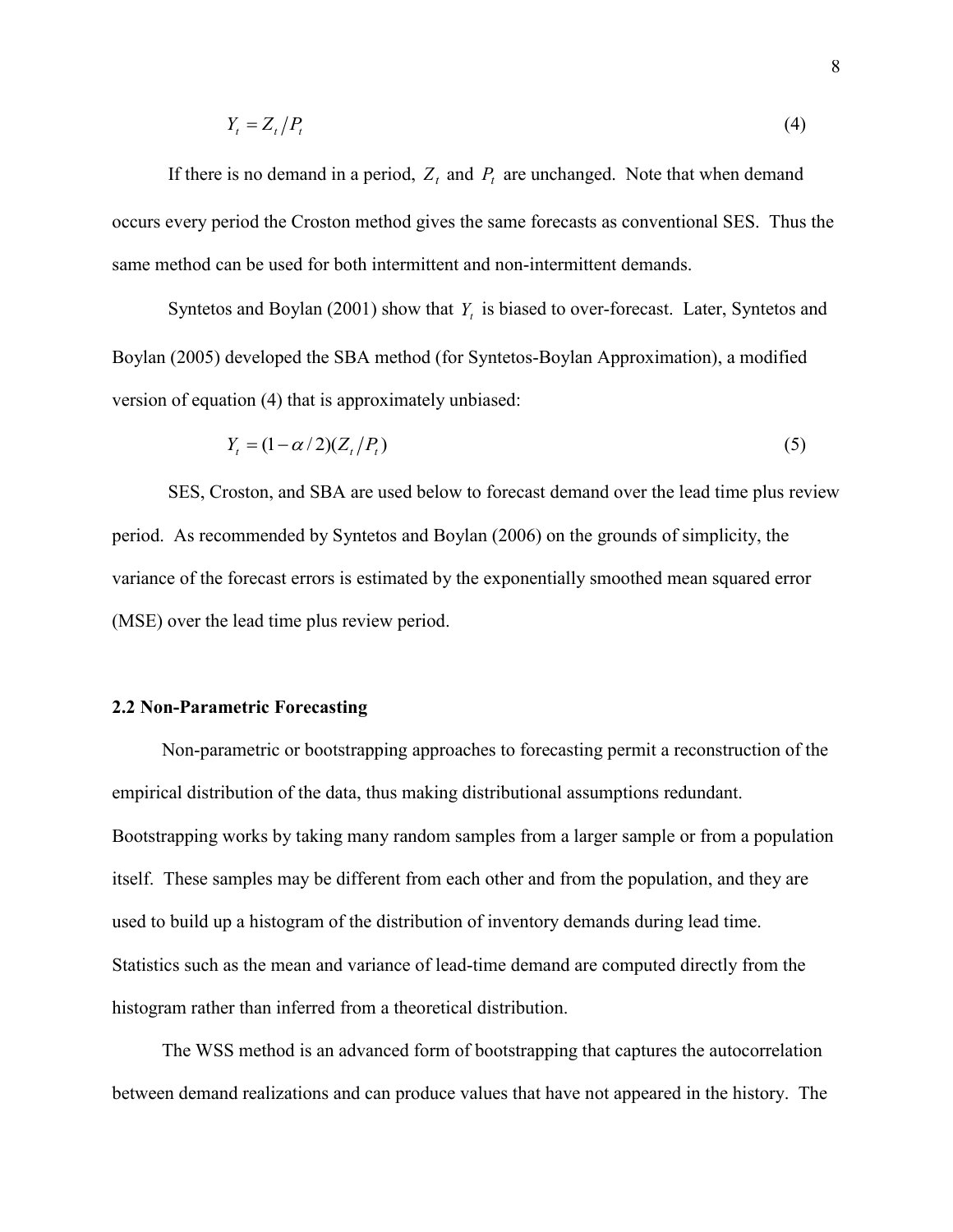method estimates transition probabilities in a two-state (zero vs. non-zero) Markov model and uses that model to generate a sequence of zero and non-zero demand occurrences. The non-zero occurrences are then assigned a positive value (demand) by using an ad-hoc method of "jittering" proposed by the authors. The WSS method works according to the following steps, which are found in both WSS (2004) and Willemain and Smart (2001):

- 1 Obtain historical demand data in chosen time buckets (e.g. days, weeks, months);
- 2 Estimate transition probabilities for a two-state (zero vs. non-zero) Markov model;
- 3 Conditional on last observed demand, use the Markov model to generate a sequence of zero/non-zero values over the forecast horizon (lead time);
- 4 Replace every non-zero state marker with a numerical value sampled at random, with replacement, from the set of observed non-zero demands;
- 5 "Jitter" the non-zero demand values X. When X is selected at random, generate a realization of a standard normal random deviate Z. The jittered value is  $1 + INT(X + Z\sqrt{X})$ , unless the result is less than or equal to zero, in which case the iittered value is simply  $X$ ;
- 6 Sum the forecast values over the horizon to get one predicted value of lead time demand (LTD).

Porras and Dekker (2008) propose an empirical method based on the construction of a histogram of demands over the lead time (*L*). A block of *L* consecutive demand observations is sampled repeatedly with replacement. Such a procedure results in capturing the potential autocorrelation of the demand data. The method is intuitively appealing and links naturally to stock control. However, the method cannot extrapolate beyond previous demands (an important advantage of WSS), making it difficult to attain realistically high service level targets.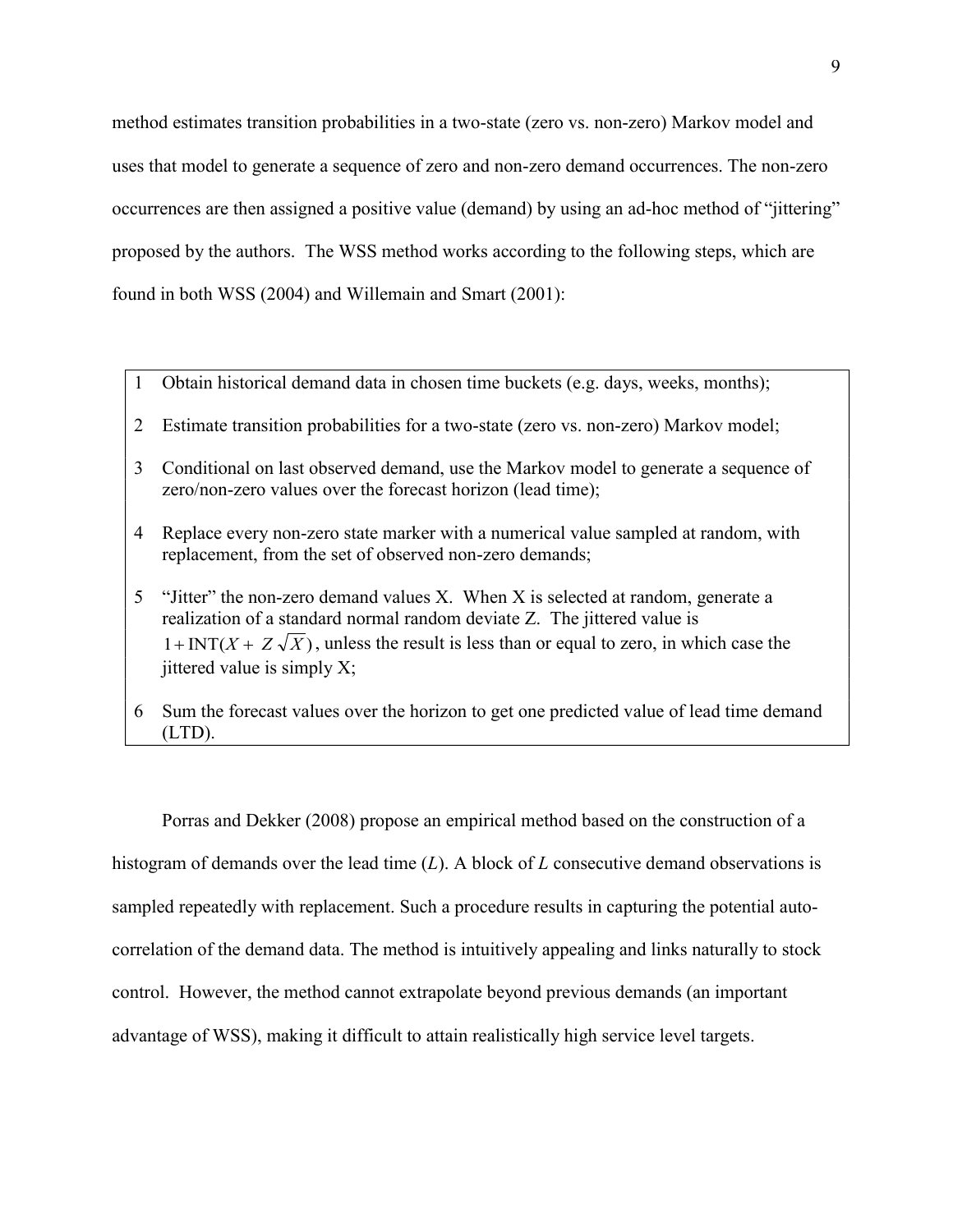Preliminary results not reported here show poor performance of the Porras and Decker method, which is not considered further.

 Viswanathan and Zhou (2008) claim an improvement to the WSS bootstrapping procedure. The key difference is that instead of the two-state Markov chain used by WSS, the historical inter-demand interval distribution generates demand arrivals. However, this procedure is heavily dependent upon lengthy demand histories that are not often available. Zhou and Viswanathan (2011) compare their procedure to parametric methods on empirical data and find the parametric methods are more accurate. They attribute the inferior performance of the bootstrapping method to the short demand histories available, and this approach is not considered further.

Finally, a parametric bootstrapping method proposed by Snyder (2002) was shown to perform well on a few SKUs. However, we did not consider the Snyder method due to its constraining theoretical assumptions that defy the purpose of using bootstrapping procedures in the first place.

#### **3. Experimental design**

#### **3.1 Data**

Forecasting performance is tested in the data described in Tables  $1 - 2$  (all data are available from the corresponding author). The jewelry data are one year of weekly retail demands for an inexpensive line of costume jewelry; the distribution of demand intervals is relatively compact around a median of 4.4 weeks, and most demands are for one or two units. Stock replenishment lead-times in the jewelry data are one week. A Japanese manufacturer supplied the electronics data, which consists of four years of monthly demand histories for spare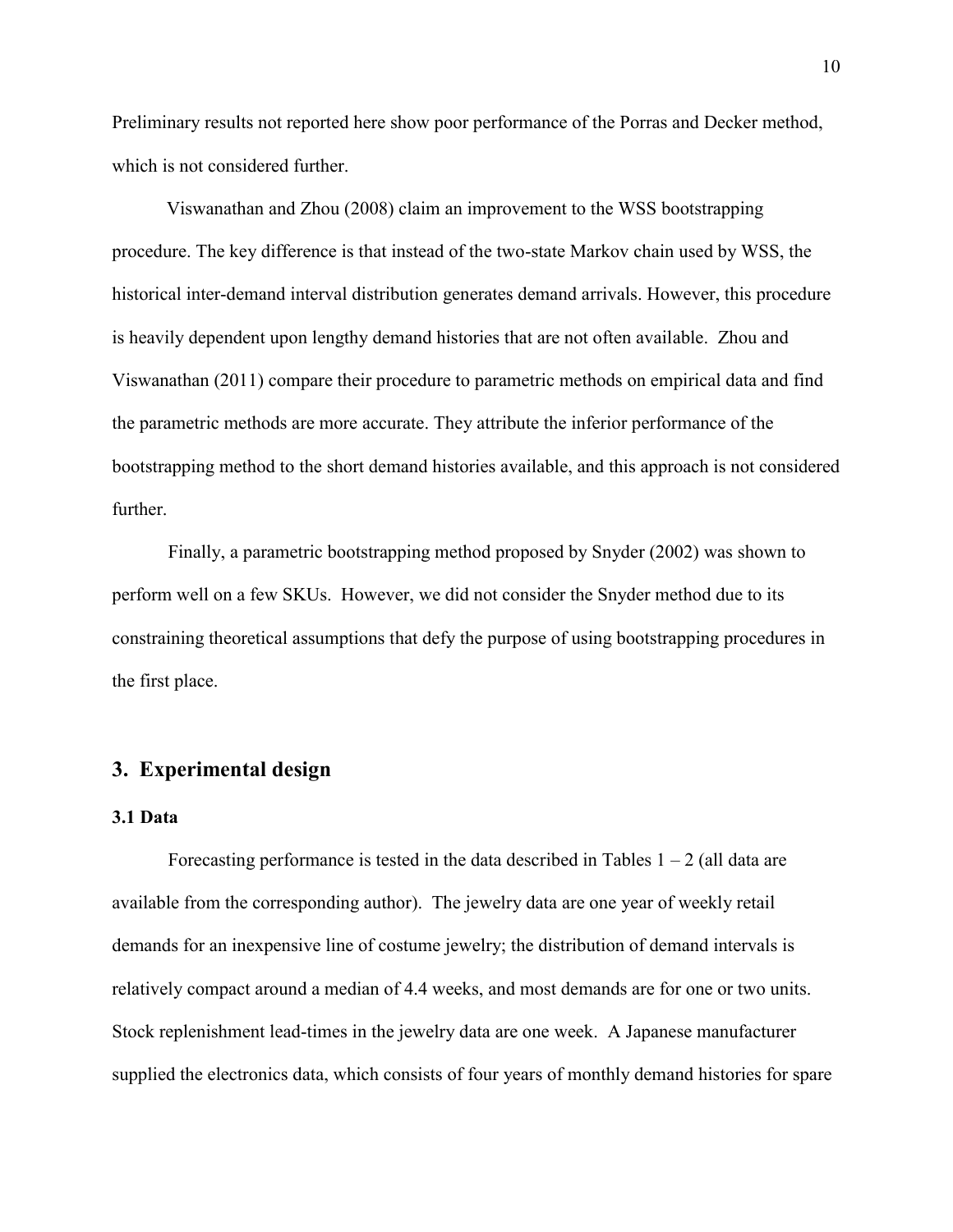parts used in European support operations. The median demand interval is relatively short at 2.6 months, but both demand intervals and sizes are skewed right due to outliers in most time series. Lead-times in the electronics data are three months, which makes stock control far more difficult than in the jewelry data.

> ------------------------------ Insert Table 1 Here ------------------------------

> ------------------------------ Insert Table 2 Here ------------------------------

#### **3.2 Performance Measurement**

 Syntetos and Boylan (2006) and Syntetos, Nikolopoulos, and Boylan (2010) demonstrate that there is little relationship between traditional measures of forecast accuracy, such as the mean error, and stock control performance as measured by inventory investment and customer service. (For a general discussion of the organizational and inventory implications of forecast errors, refer to Sanders & Graman, 2009). Therefore, accuracy measures are bypassed in this study and forecasting is evaluated by its direct effects on stock control. Gardner (1990, 2006) recommends the use of tradeoff curves for this purpose, and that example is followed here by computing tradeoffs between total inventory investment and customer service.

 Another suggestion for evaluating performance is the use of average regret metrics (Sani and Kingsman, 1997) or implied stock-holdings that are based on a calculation of the exact safety margin providing a maximum stock-out of zero (Eaves and Kingsman, 2004). An alternative formulation involves fixing a target service measure and searching for the investment necessary to hit the target. However, tradeoff curves are the most realistic representation of the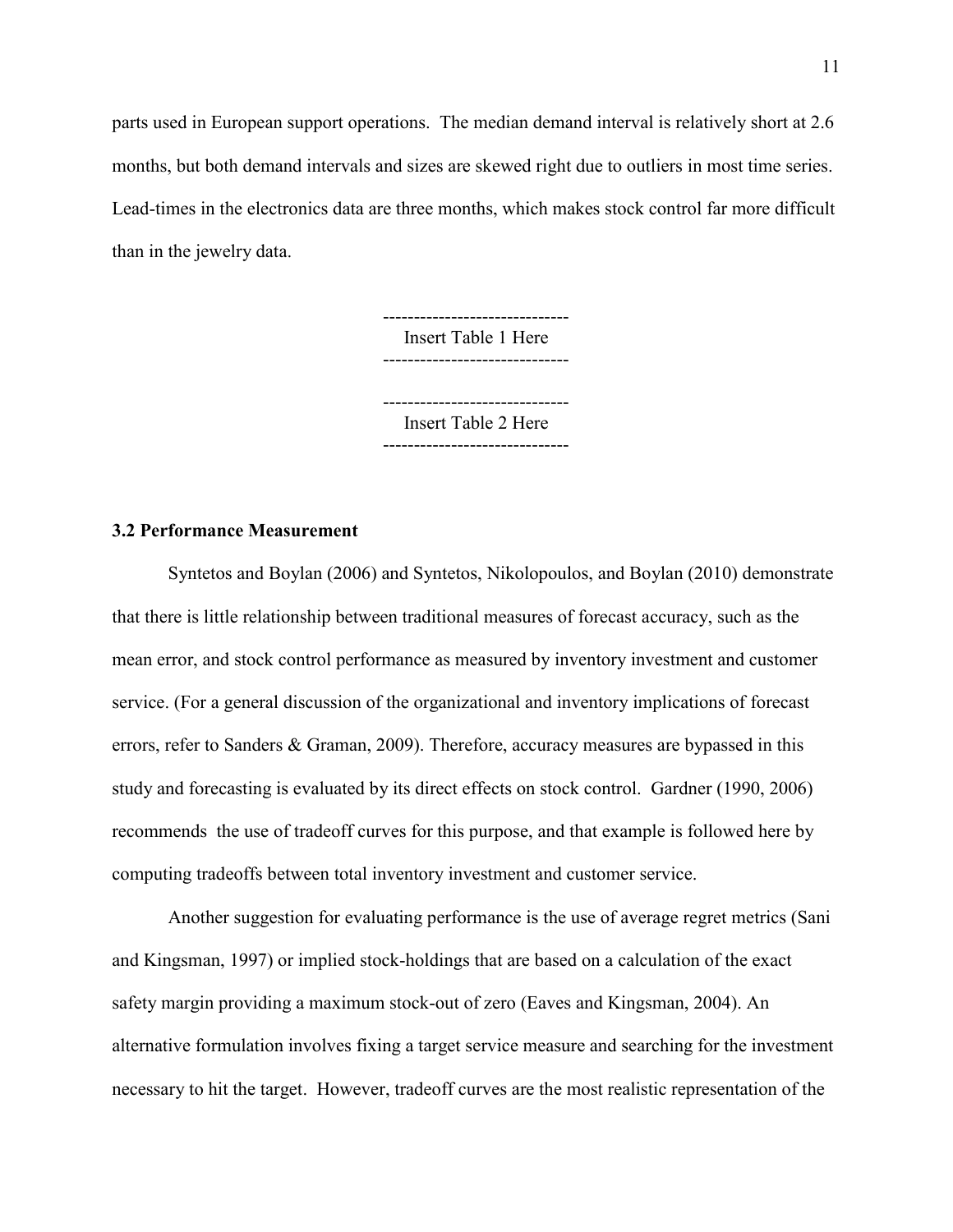various methods' comparative performance and the most meaningful one from a practitioner perspective.

Performance is simulated using a periodic order-up-to-level stock control system, which is widely used in practice because it requires optimization of only one parameter, the order-upto-level. The stock control system is designed to meet a target fraction of replenishment cycles in which total demand can be delivered from stock*.* This fraction is called the cycle service level (CSL) (i.e. the probability of no stock-outs during a replenishment cycle). During out-of-sample testing, the forecasting methods are used to compute weekly or monthly order-up-to-levels that attempt to meet four CSL targets: 85%, 90%, 95%, and 99%. Other service measures (like the most commonly used fill rate for example) are not considered because bootstrapping does not allow direct calculation of such measures.

 For the parametric methods, the order-up-to-level in each period is computed as the inverse of the cumulative distribution function of demand over the lead time plus one review period. Replenishment decisions take place at the end of every period (week or month), so the review period is set equal to one. Demands are assumed to follow the Negative Binomial Distribution (NBD). One difficulty with the NBD is that it requires the variance to be greater than the mean; in the few cases where the reverse was true, the variance is set equal to 1.1 times the mean. Although this may look ad hoc, Sani (1995) shows that it produces robust results.

#### **3.3 Model-Fitting and Forecasting**

To test the parametric forecasting methods, the demand history for each SKU is split into two parts: within sample (for initialization and optimization purposes) and out-of-sample (for reporting performance). The first 12 observations are used as an initialization sample to compute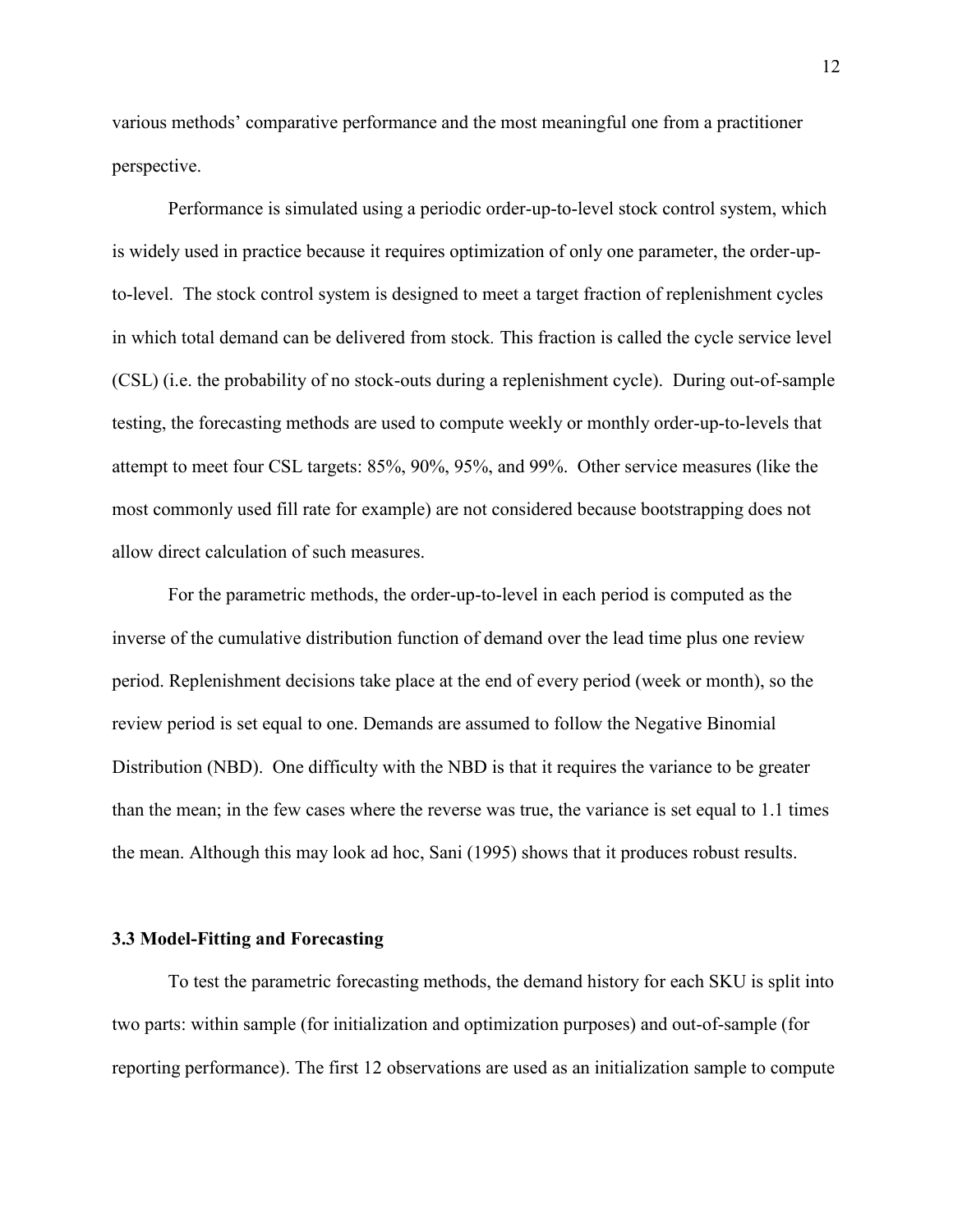an average for the beginning level of demand and, in the case of Croston's method, the beginning demand size and interval (expressed also as averages of the corresponding variables over the initialization block). To make the most use of the data available, the optimization block contains the initialization block and extends it by the same number of periods. That is, the first 24 observations are used as an optimization sample to select the smoothing parameter over the range 0.05 to 0.30 (in steps of 0.01) that minimizes the mean squared error (MSE) per series. (For more details on the issue of optimization of parameters in an intermittent demand context, please refer to Petropoulos, Nikolopoulos, Spithourakis, & Assimakopoulos, 2013.) Variances are estimated by the cumulative smoothed MSE using a fixed smoothing parameter of 0.25; analysis not reported here indicates that this value performs well. In Croston's original method, the same smoothing parameter updates both demand size and interval, but a separate smoothing parameter for each one is used here, following Schultz's (1987) advice that separate parameters lead to better forecast accuracy. For the WSS method, the within sample data are used to compute an initial value for the order-up-to-level, which is then updated weekly or monthly. Out-of-sample testing starts at period 25, so there are 28 out-of-sample observations in each jewelry series and 24 in each electronics series.

#### **4. Empirical results**

Three performance measures are reported for every combination of forecasting method, dataset, and target CSL. First, total inventory investment is computed by pricing each SKU by unit cost and summing across all SKUs. Second, the achieved CSL is computed as the actual percentage of replenishment cycles in which demand is satisfied directly from stock on hand. Finally, total backorders are computed by averaging backorder values over time (weeks or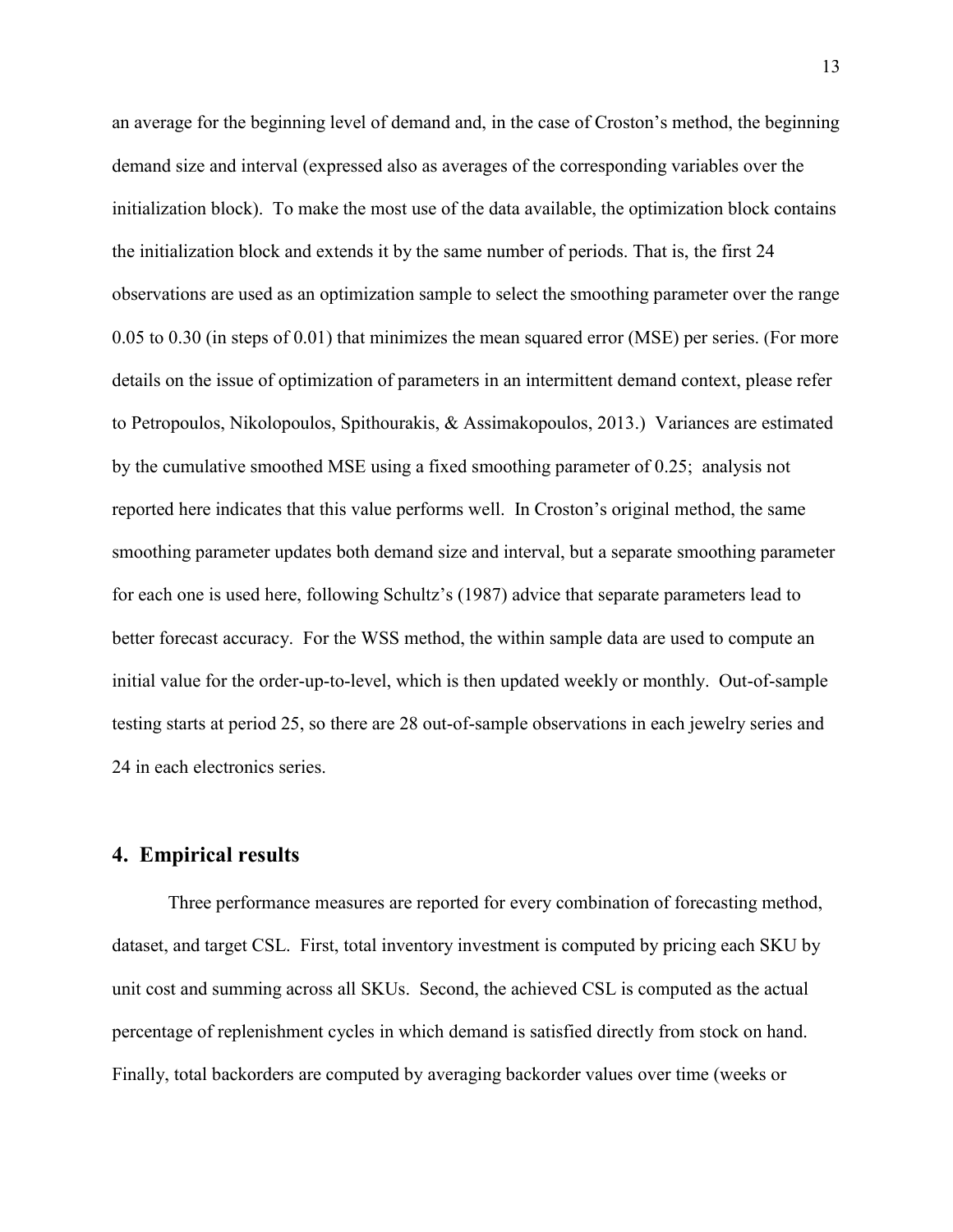months) for each SKU and then summing across all SKUs. These measures are presented in the form of tradeoff curves showing achieved CSL and total backorders as a function of total investment. Each curve has four plotting symbols corresponding to the four CSL targets.

#### **4.1 Jewelry Data**

In the jewelry data, Figure 1 shows tradeoff curves between investment and CSL. All forecasting methods achieve CSLs slightly larger than the 99% target (with the exception of SES that just falls short of that), but achieved levels are significantly greater than targets of 85%, 90%, and 95%. The descriptive statistics presented in Table 2 indicate that the jewelry data are neither particularly intermittent nor erratic, the latter referring to the variability of the demand sizes. Thus the NBD provides a good fit to the empirical data and the parametric methods produce very similar CSL tradeoff curves (with the SBA and Croston being indicated as the 'best' approaches). The curve for the WSS method runs above the parametric curves at targets of 95% and 99% and gives a slightly better CSL for any level of investment greater than about \$130,000. For example, at an investment of \$175,000, WSS adds about one percentage point to CSL compared to the other methods. Inventory investment vs. backorders are plotted in Figure 2, and again the parametric methods produce similar results, while the WSS method yields lower backorder values for any investment greater than \$130,000.

> Insert Figure 1 Here ------------------------------

------------------------------

------------------------------ Insert Figure 2 Here ------------------------------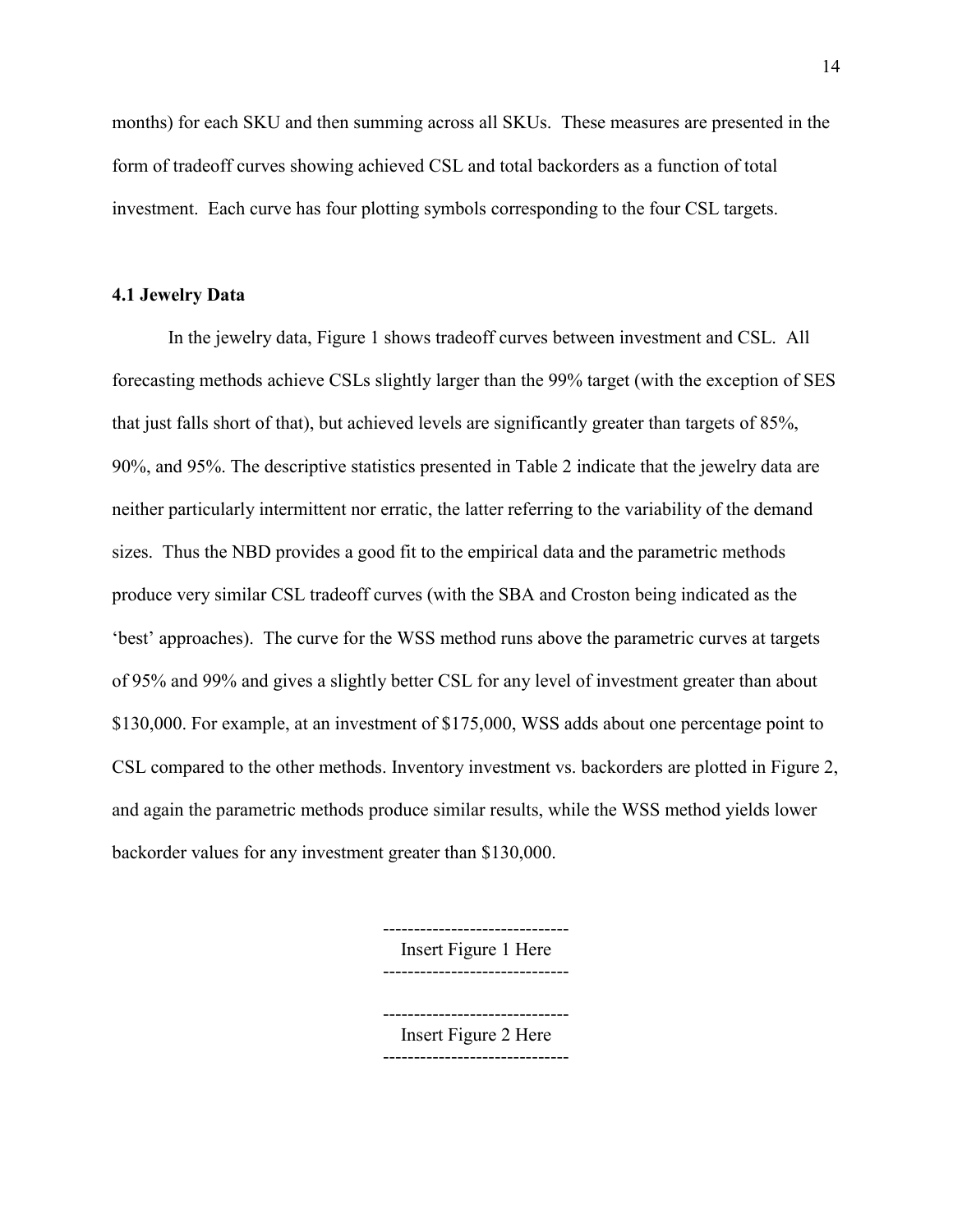#### **4.2 Electronics Data**

The electronics data are more erratic than the jewelry data, and the results are considerably different. In Figure 3, all methods achieve CSLs greater than the 85% target, and all methods are close to the 90% target. However, at the 95% and 99% target, all methods significantly underperform. For example, when SES is run with a target of 99%, the achieved CSL is only 95%. Outliers in the electronics data make it extremely difficult to estimate the parameters of the demand distribution and hit the CSL targets.

The Croston method consistently gives better CSL performance than the SBA method, even though SBA was designed to improve on Croston. The problem is that the Croston method is biased high, which increases both customer service and inventory investment. SES produces the best CSL tradeoff curve through an investment of about €48 million, and thereafter WSS is marginally better. At an investment of  $\epsilon$ 40 million, SES yields a CSL about one percentage point better than WSS. But at an investment of  $\epsilon$ 65 million, WSS is about one-half percentage point better than SES.

Differences in backorder performance are more significant. In Figure 4, all parametric methods produce smaller backorders than WSS at all levels of investment. For example, at an investment of  $\epsilon$ 35 million, SES backorders are  $\epsilon$ 1.4 million compared to  $\epsilon$ 2.2 million for WSS. SES yields the smallest backorders though an investment of about  $\epsilon$ 50 million; thereafter, the SBA method is best, followed closely by Croston.

> ------------------------------ Insert Figure 3 Here

------------------------------

------------------------------

Insert Figure 4 Here ------------------------------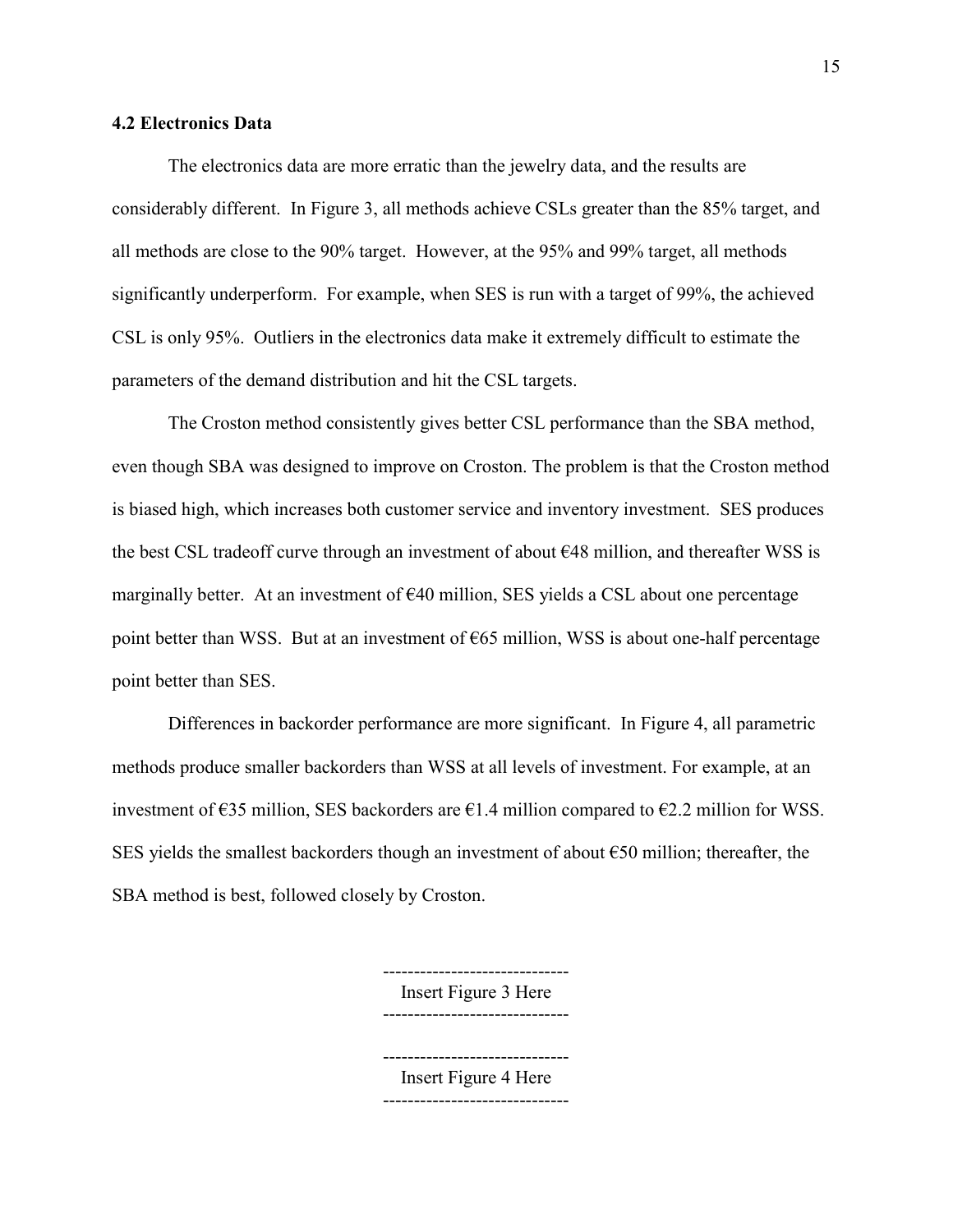#### **5. Implications and practical considerations**

The jewelry data are relatively well behaved, with moderately intermittent demands and short lead times; all parametric methods give similar performance, and the WSS bootstrapping method is marginally better than the parametric methods. The electronics data are more difficult to forecast because they are more intermittent, contain more outliers, and have longer lead times. Under these conditions, we might expect WSS to perform better than the parametric methods, but this did not happen. In the electronics data, all parametric methods give significantly better backorder performance than WSS.

Willemain et al. (2004) claimed that an important advantage related to the use of bootstrapping is its attractiveness to practitioners: "Users intuitively grasp the simple procedural explanation of how the bootstrap works. Their comfort with the bootstrap approach may derive from the concrete, algorithmic nature of computational inference, in contrast to the more abstract character of traditional mathematical approaches to statistical inference." This claim may be true for the general bootstrapping concept, but the details of the WSS method, such as the use of transition probabilities and Markov models, are more complicated and difficult to understand than any of the parametric methods tested.

 Another consideration in evaluating the WSS procedure is that demand forecasts are often subject to judgmental adjustments (Syntetos, Nikolopoulos, Boylan, Fildes, & Goodwin, 2009). Such adjustments can be beneficial, especially when they are based on information not available to the forecasting model. However, adjustments can be unnecessary or even harmful when they are applied without an understanding of how the forecasts were produced. Simple methods should result in fewer damaging judgmental interventions.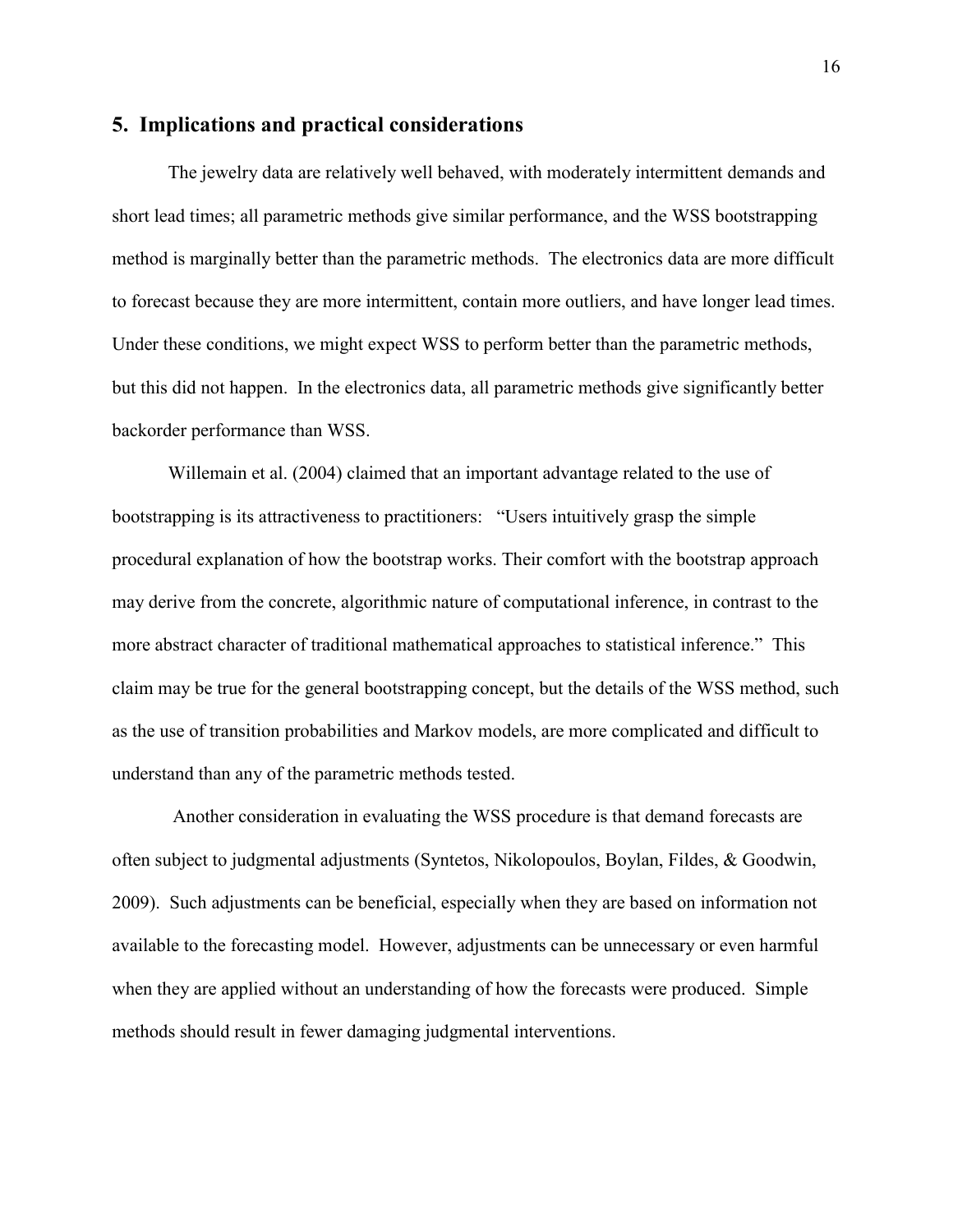Although the parametric forecasting methods are simple, their interactions with stock control are not. Many authors have pointed out that forecast errors may seriously distort projections of customer service levels in an intermittent demand context. The fundamental problem is that inventory theory has been developed upon the assumptions of known moments of the hypothesized demand distribution. Although no concrete theory has been developed in this area there is an expectation that parametric estimators will sometimes under-achieve the specified targets. A common reaction from practitioners is to incorporate some bias in the forecasts to avoid running out of stock. However, such adjustments are not straightforward since the variance of the estimates (sampling error of the mean) is also affected, leading to confusion about the effects on performance of the system.

The application of bootstrapping is relatively straightforward under the CSL constraint, but such is not the case should other service measures and cost criteria be considered. Parametric theory, despite its shortcomings, does provide guidelines for optimization of the stock control system under a wide range of objectives and/or constraints. More research is needed to extend the capacity of bootstrapping to match parametric theory. Consider for example the specification of a fill-rate target as opposed to the CSL in a practical setting; bootstrapping cannot be used directly to meet a fill-rate target.

#### **6. Conclusions and future research**

The WSS method of bootstrapping does have advantages, most notably the ability to simulate demand values that have not appeared in history. However, it is questionable whether the WSS method is worth the considerable added complexity. Parametric methods are simpler,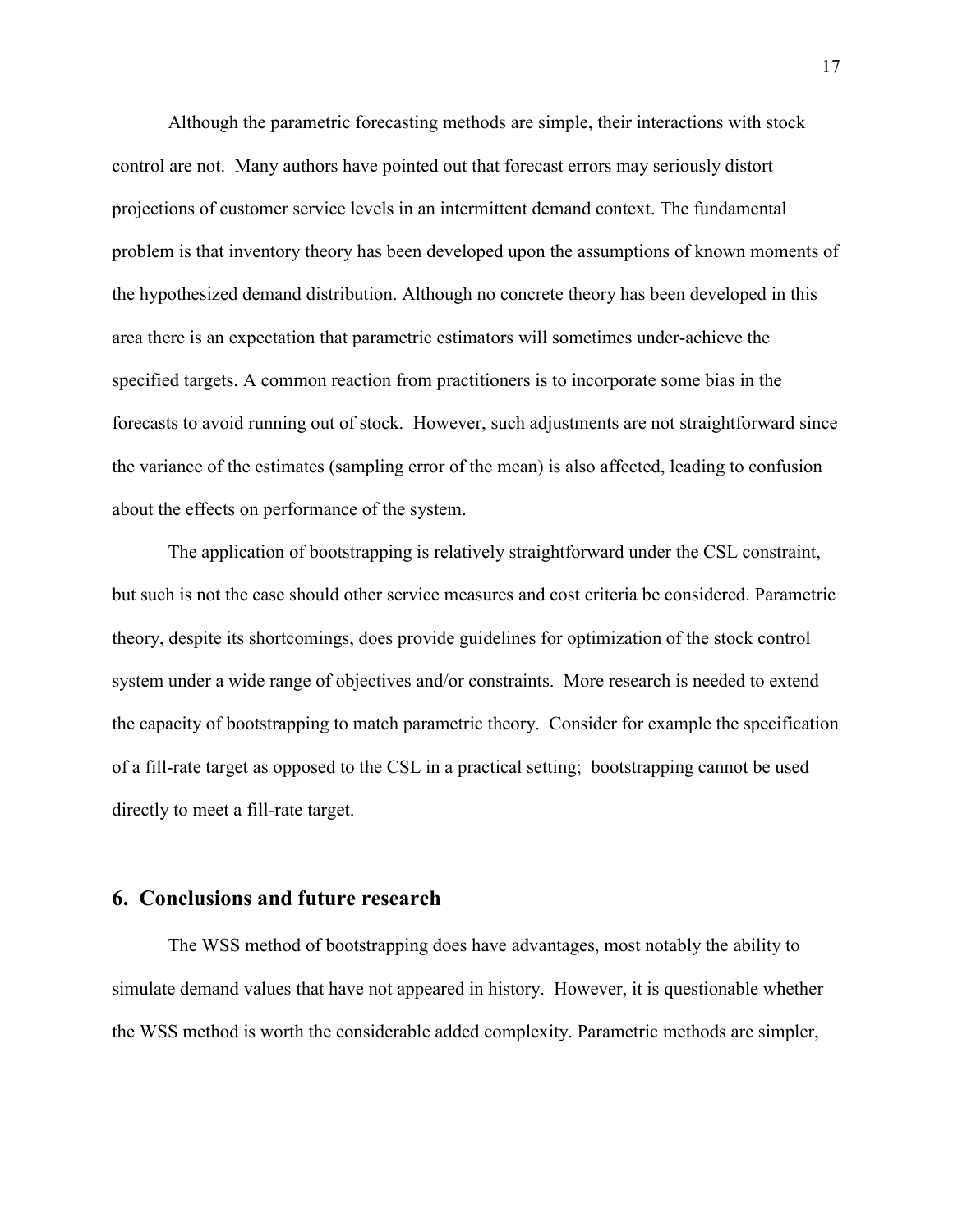and the simplest method of all, SES, performs well. In the messy electronics data, SES produces fewer backorders than WSS at all levels of inventory investment.

Parametric methods require less computing power, which is important when demands for very large numbers of SKUs have to be forecast. Parametric methods also require less specialist knowledge and thus are more transparent and more resistant to potentially damaging judgmental interventions.

 Teunter and Duncan (2009) observed that analytical projections of customer service are often different from empirical results in an intermittent demand context, a conclusion that applies to this study as well. In the jewelry data, achieved CSLs for all methods were significantly greater than targets of 85%, 90%, and 95%. In the electronics data, achieved CSLs were significantly less than targets of 95% and 99%. The difference between target and achieved CSLs are attributed to errors in estimating the parameters of the demand distribution; if these parameters were known, achieved CSLs should correspond to the targets.

There are several opportunities for further research in intermittent demand forecasting. The M and M3 forecasting competitions (Makridakis, Andersen, Carbone, Fildes, Hibon, Lewandowski, Newton, Parzen, & Winkler, 1982, and Makridakis & Hibon, 2000, respectively) did not consider intermittent demand data. Future competitions should include such data.

An alternative strategy to deal with intermittent demand patterns is to aggregate demand in lower-frequency time buckets thereby reducing the presence of zero observations. Temporal aggregation is a practice employed in many real world settings but there has been no research apart from a few studies (Nikolopoulos, Syntetos, Boylan, Petropoulos, & Assimakopoulos, 2011; Babai, Ali, & Nikolopoulos, 2012; Spithourakis, Petropoulos, Nikolopoulos, & Assimakopoulos, 2014).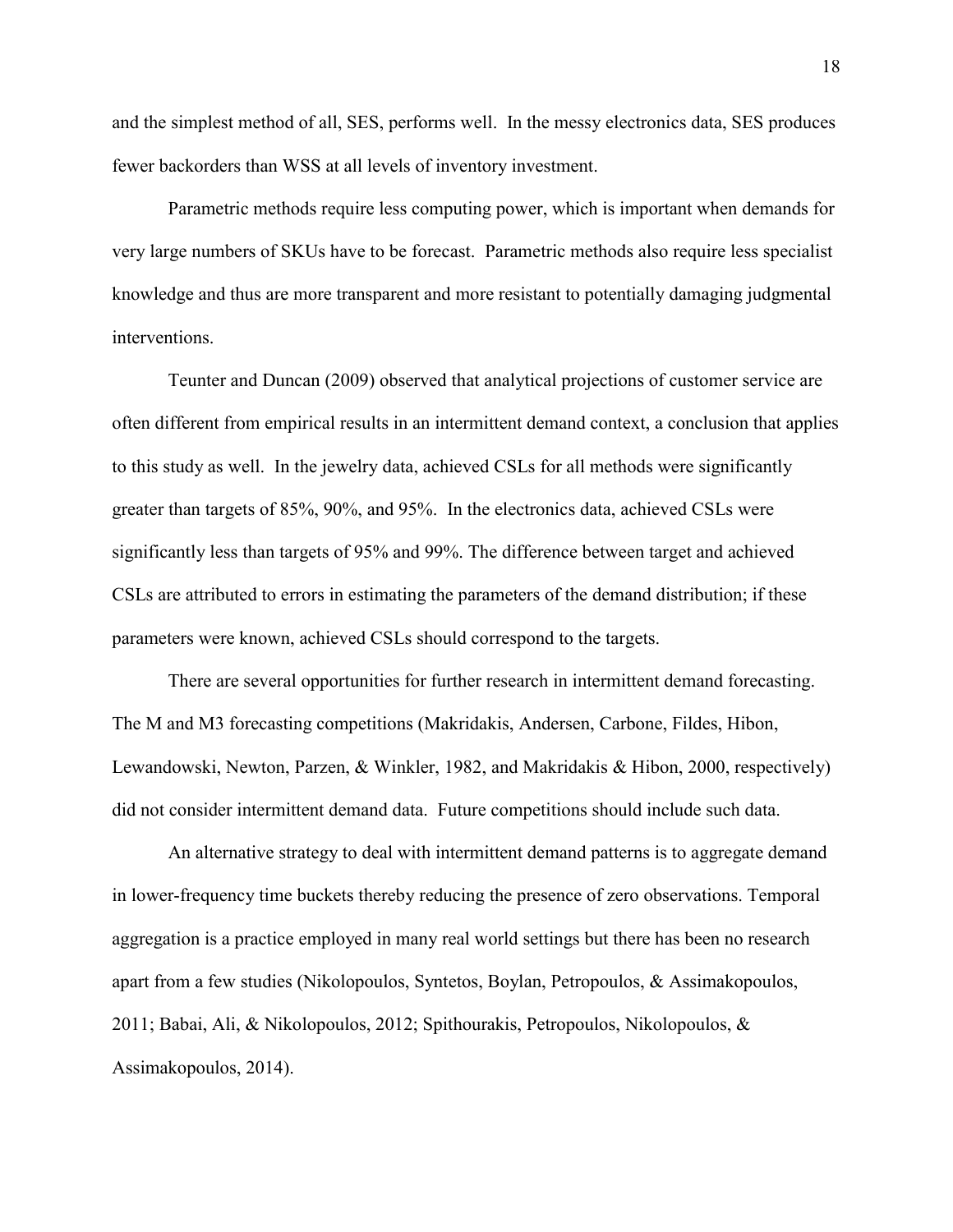Another research opportunity is to consider stationary models for intermittent demand forecasting rather than restricting attention to models based on Croston's method. For example, Poisson autoregressive models have been suggested by Shenstone and Hyndman (2005). Models based on a variety of count probability distributions, coupled with dynamic specifications to account for potential serial correlation, have recently been analyzed by Snyder et al. (2012), although the authors made no attempt to evaluate stock control results. Further development and testing of such models in the context of stock control is the next step in our research.

 Finally, we acknowledge that the bootstrapping algorithm considered in this paper is the exclusive property of Smart Software, Inc. under US Patent 6205431 B1. Use in this paper was permitted by a special licensing arrangement with Smart Software and does not imply a public license to use the algorithm. According to Smart Software: "This algorithm differs in several important ways from the commercial implementation in the SmartForecasts™ software, so conclusions about the performance of the algorithm implemented here cannot be extrapolated to the performance of SmartForecasts™. Further, Smart Software provided no oversight or guidance in implementing the algorithm."

Note: At least one of the authors has read each reference in this paper. We contacted Ruud Teunter and Thomas Willemain to ensure that their work was properly summarized.

#### **References**

Babai, M.Z., Ali, M., & Nikolopoulos, K. (2012). Impact of temporal aggregation on stock control performance of intermittent demand estimators. *OMEGA: international Journal of Management Science*, *40*(6), 713–721.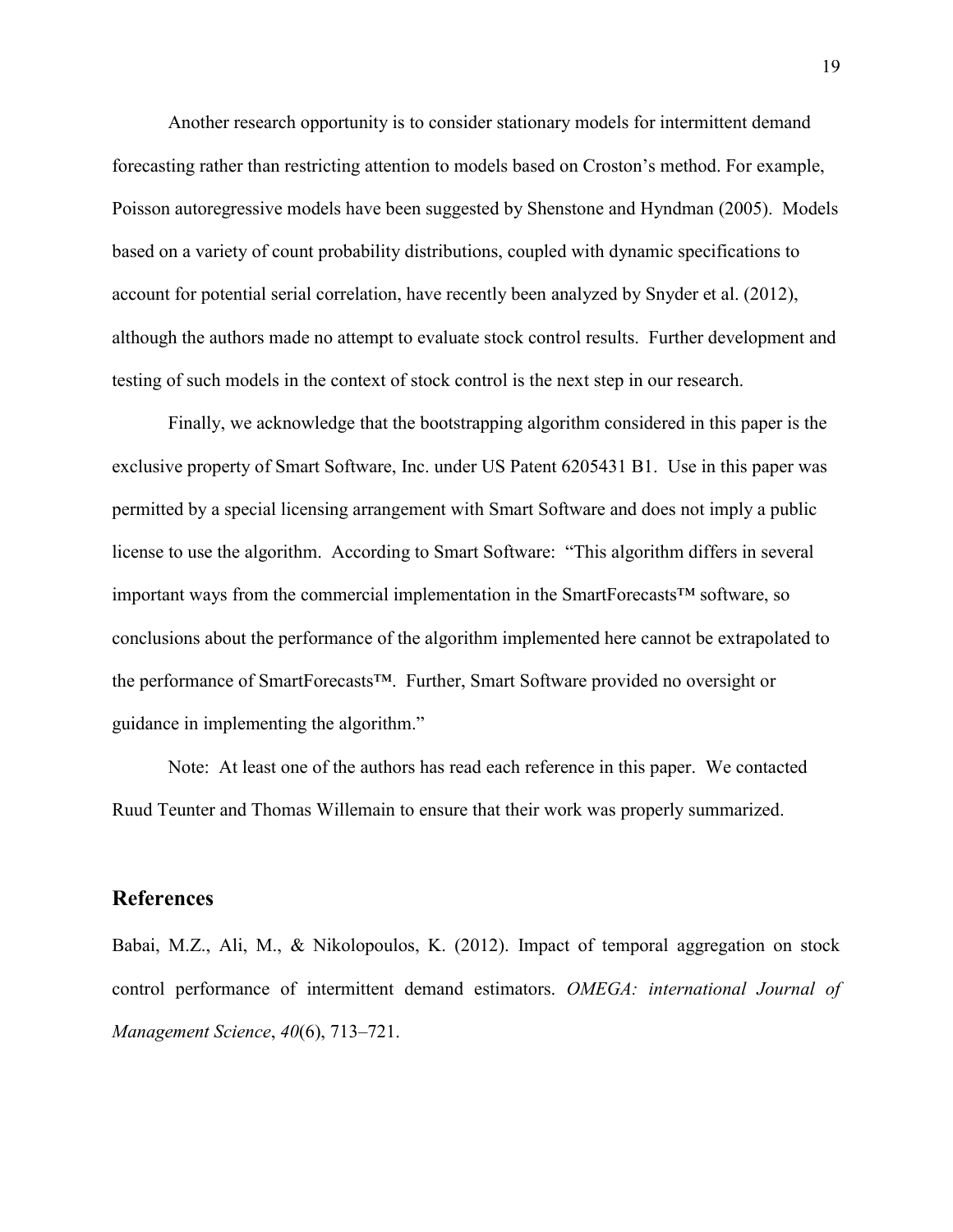Boylan, J.E., & Syntetos, A.A. (2008). Forecasting for inventory management of service parts. In D.N.P. Murthy, & K.A.H. Kobbacy (Eds.), *Complex system maintenance handbook*. London: Springer Verlag, 479–508.

Brown, R.G. (1959). *Statistical forecasting for inventory control*. New York: McGraw-Hill.

Cattani, K.D., Jacobs, F.R., & Schoenfelder, J. (2011). Common inventory modelling assumptions that fall short: Arborescent networks, Poisson demand, and single echelon approximations. *Journal of Operations Management*, *29*(5), 488–499.

Croston, J.D. (1972). Forecasting and stock control for intermittent demands. *Operational Research Quarterly*, *23*(3), 289–304.

Deloitte (2011). *The service revolution in global manufacturing industries*. New York: Deloitte Research.

Dunsmuir, W.T.M., & Snyder, R.D. (1989). Control of inventories with intermittent demand. *European Journal of Operational Research, 40*(1), 16–21.

Eaves, A.H.C. (2002). *Forecasting for the ordering and stock holding of consumable spare parts*. Doctoral dissertation, Lancaster University, Lancaster, UK.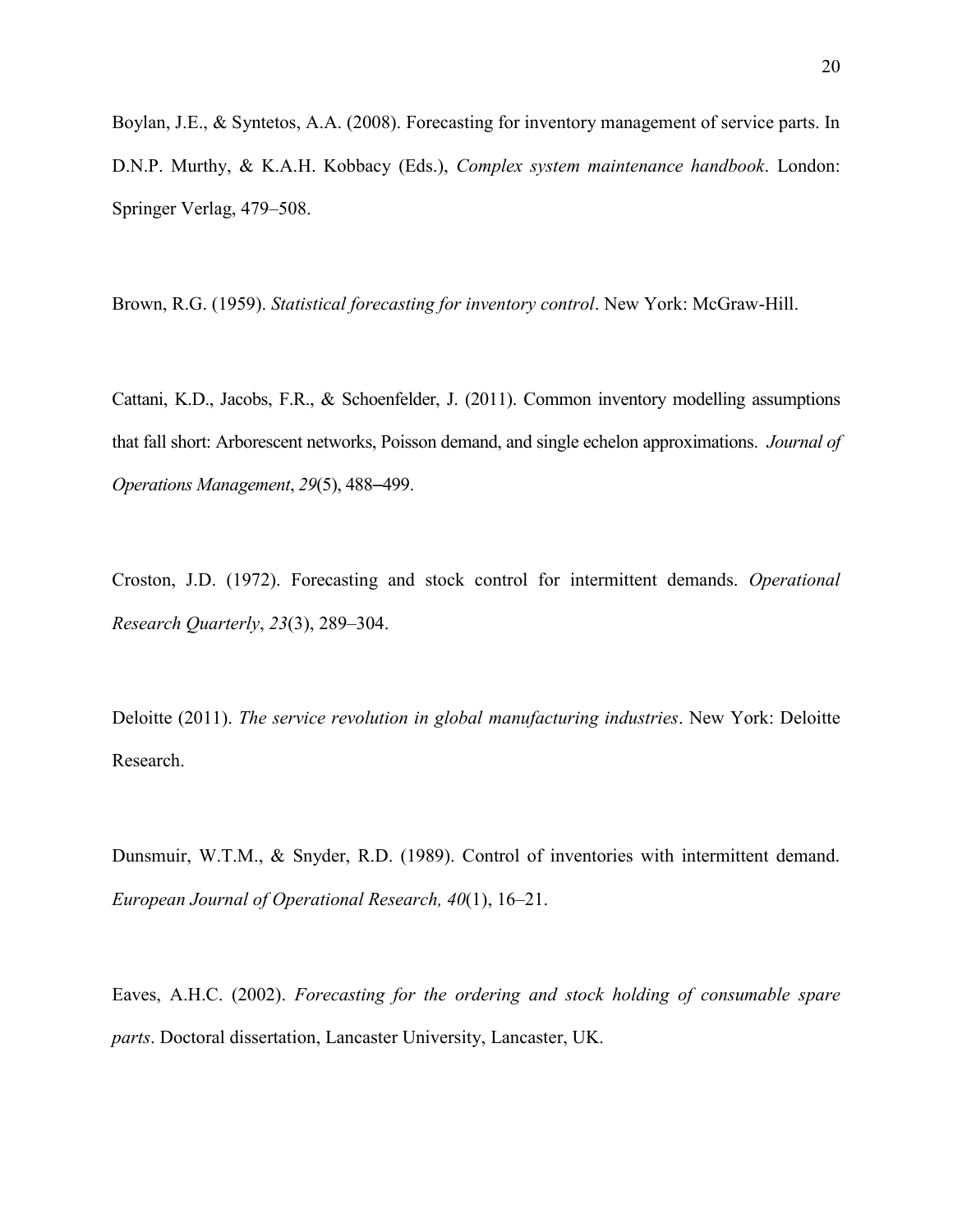Eaves, A.H.C., & Kingsman, B.G. (2004). Forecasting for the ordering and stockholding of spare parts. *Journal of the Operational Research Society, 55*(4), 431–437.

Efron, B. (1979). Bootstrap methods: another look at the jackknife. *Annals of Statistics***,** *7*(1), 1– 26.

Gardner, E.S. (1990). Evaluating forecast performance in an inventory control system. *Management Science, 36(4)*, 490–499.

Gardner, E.S. (2006). Exponential smoothing: the state of the art - part II. *International Journal of Forecasting, 22*(4), 637–666.

Gardner, E.S., & Koehler, A.B. (2005). Comments on a patented bootstrapping method for forecasting intermittent demand. *International Journal of Forecasting, 21*(3), 617–618.

Gutierrez, R.S., Solis, A.O., & Mukhopadhyay, S. (2008). Lumpy demand forecasting using neural networks. *International Journal of Production Economics, 111*(2), 409–420.

Hinton, Jr H.L. (1999). *Defense inventory: continuing challenges in managing inventories and avoiding adverse operational effects*. Washington D.C: US General Accounting Office.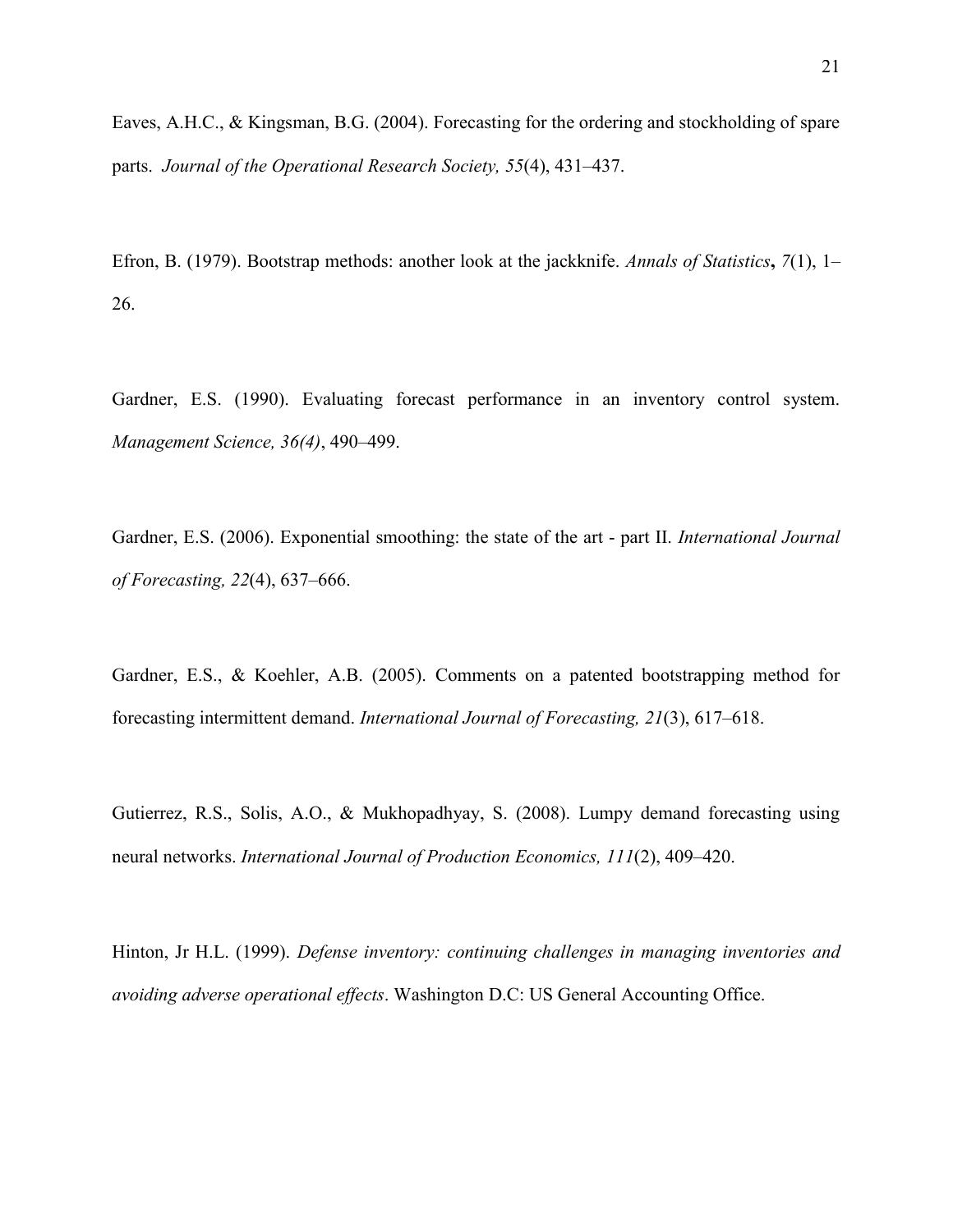Janssen, F.B.S.L.P. (1998). *Inventory management systems; control and information issues*. Doctoral dissertation, Centre for Economic Research, Tilburg University, Tilburg, The Netherlands.

Johnston, F. R., & Boylan, J. E. (1996). Forecasting for items with intermittent demand. *Journal of the Operational Research Society, 47(1)*, 113–121.

Johnston, F.R., Boylan, J.E., & Shale, E.A. (2003). An examination of the size of orders from customers, their characterization and the implications for inventory control of slow moving items. *Journal of the Operational Research Society, 54*(8), 833–837.

Makridakis, S., Andersen, A., Carbone, R., Fildes, R., Hibon, M., Lewandowski, R., Newton, J., Parzen, E., & Winkler, R. (1982). The accuracy of extrapolation (time series) methods: results of a forecasting competition. *Journal of Forecasting, 1(2)*, 111–153.

Makridakis, S., & Hibon, M. (2000). The M3-competition: results, conclusions and implications. *International Journal of Forecasting, 16(4)*, 451–476.

Molenaers, A., Baets, H., Pintelon, L., & Waeyenberg, G. (2010). Criticality classification of spare parts: A case study. Preprints of the *16th International Working Seminar on Production Economics*, Innsbruck, Austria.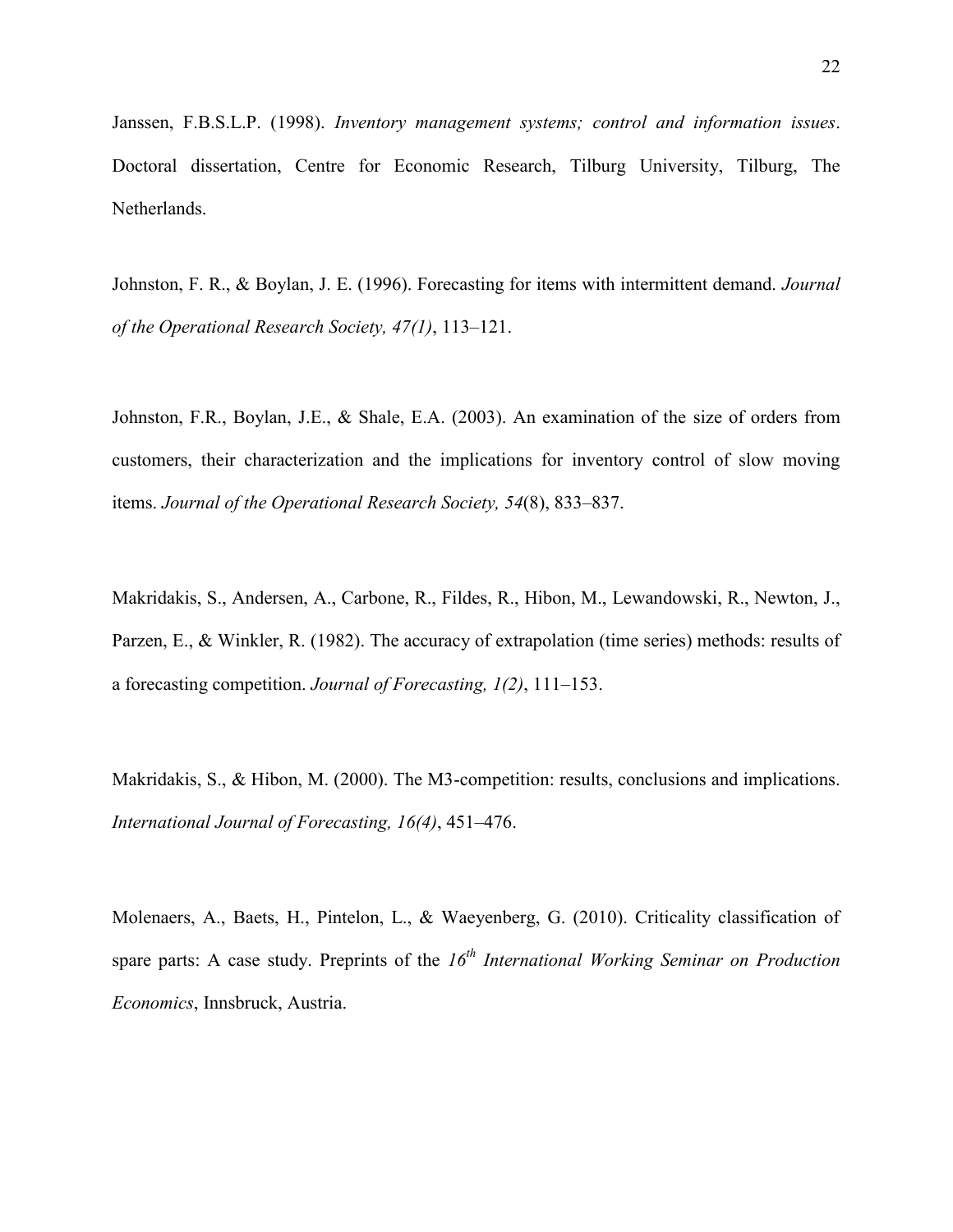Nikolopoulos, K., Syntetos A.A., Boylan, J.E., Petropoulos, F., & Assimakopoulos, V. (2011). An aggregate – disaggregate intermittent demand approach (ADIDA) to forecasting: An empirical proposition and analysis. *Journal of the Operational Research Society, 62*(3)*,* 544–554.

Petropoulos, F., Nikolopoulos, K., Spithourakis, G.P., & Assimakopoulos, V. (2013). Empirical heuristics for improving intermittent demand forecasting. *Industrial Management & Data Systems*, *113(5)*, 683–696.

Porras, E.M., & Dekker, R. (2008). An inventory control system for spare parts at a refinery: An empirical comparison of different reorder point methods. *European Journal of Operational Research, 184*(1), 101–132.

Rao, A. V. (1973). A comment on: Forecasting and stock control for intermittent demands. *Operational Research Quarterly, 24(4)*, 639–640.

Sanders, N.R., & Graman, G.A. (2009). Quantifying costs of forecast errors: A case study of the warehouse environment. *OMEGA: The International Journal of Management Science, 37(1)*, 116–125.

Sani, B. (1995). *Periodic inventory control systems and demand forecasting methods for low demand items*. Doctoral dissertation, Lancaster University, Lancaster, UK.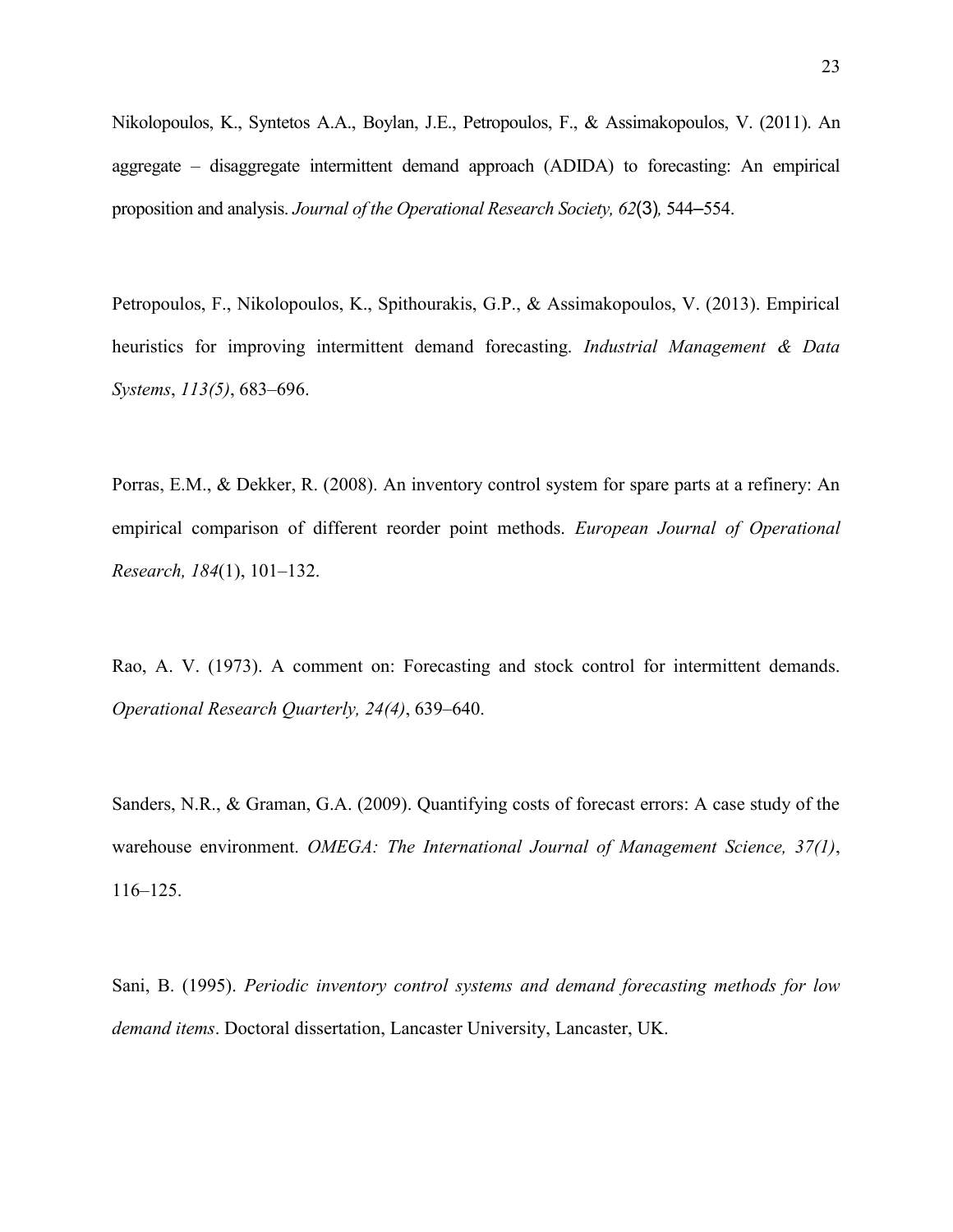Sani, B. & Kingsman, B.G. (1997). Selecting the best periodic inventory control and demand forecasting methods for low demand items. *Journal of the Operational Research Society 48* (7), 700–713.

Schultz, C.R. (1987). Forecasting and inventory control for sporadic demand under periodic review. *Journal of the Operational Research Society, 38*(5)*,* 453–458.

Shale, E.A., Boylan, J.E., & Johnston, F.R. (2006). Forecasting for intermittent demand: the estimation of an unbiased average. *Journal of the Operational Research Society, 57*(5), 588–592.

Shenstone, L., & Hyndman, R.J. (2005). Stochastic models underlying Croston's method for intermittent demand forecasting. *Journal of Forecasting, 24*(6), 389–402.

Snyder, R. (2002). Forecasting sales of slow and fast moving inventories. *European Journal of Operational Research, 140*(3), 684–699.

Snyder, R., Ord, K., & Beaumont, A. (2012). Forecasting the intermittent demand for slowmoving inventories: a modelling approach. *International Journal of Forecasting, 28*(2), 485– 496.

Spithourakis, G.P., Petropoulos, F., Nikolopoulos, K., & Assimakopoulos, V. (2014). A systemic view of the ADIDA framework. *IMA Journal of Management Mathematics*, *25*(2), 125–137.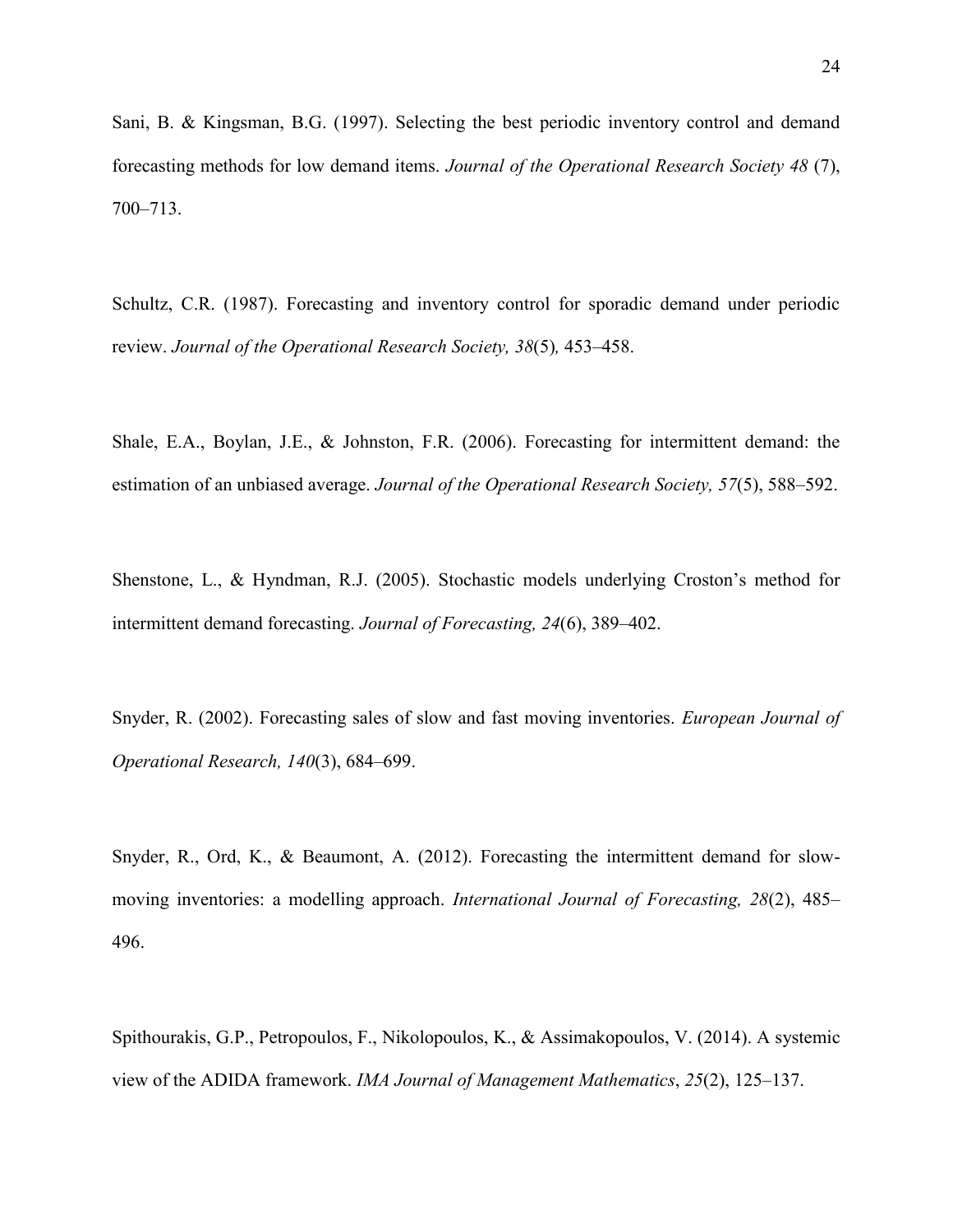Syntetos, A.A., & Boylan, J.E. (2001). On the bias of intermittent demand estimates. *International Journal of Production Economics, 71*(1-3), 457–466.

Syntetos, A.A., & Boylan, J.E. (2005). The Accuracy of Intermittent Demand Estimates. *International Journal of Forecasting, 21*(2), 303–314.

Syntetos, A.A., & Boylan, J.E. (2006). On the stock control performance of intermittent demand estimators. *International Journal of Production Economics, 103(*1), 36–47.

Syntetos, A.A., Keyes, M., & Babai, M.Z. (2009). Demand categorisation in a European spare parts logistics network. *International Journal of Operations and Production Management, 29*(3), 292–316.

Syntetos, A.A., Nikolopoulos, K., Boylan, J.E., Fildes, R., & Goodwin, P. (2009). The effects of integrating management judgement into intermittent demand forecasts. *International Journal of Production Economics, 118*(1), 72–81.

Syntetos, A.A., Nikolopoulos, K., & Boylan, J.E. (2010). Judging the judges through accuracyimplication metrics: The case of inventory forecasting. *International Journal of Forecasting, 26*(1), 134–143.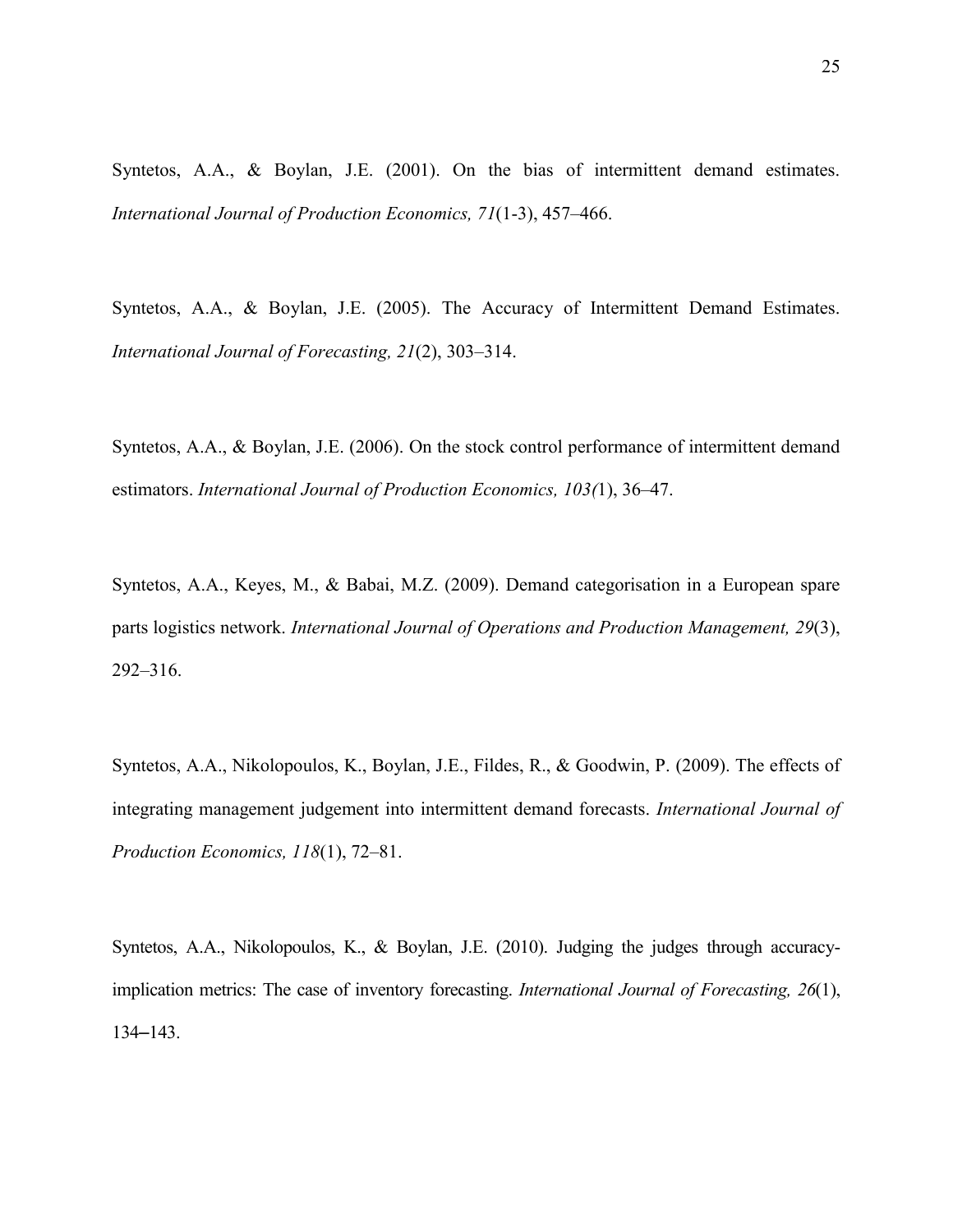Teunter, R., & Duncan, L. (2009). Forecasting intermittent demand: A comparative study. *Journal of the Operational Research Society, 60*(3), 321–329.

Teunter, R., Syntetos, A.A., & Babai, M.Z. (2011). Intermittent demand: Linking forecasting to inventory obsolescence. *European Journal of Operational Research, 214*(3), 606–615.

Viswanathan, S., & Zhou, C.X. (2008). *A new bootstrapping based method for forecasting and safety stock determination for intermittent demand items*. Working paper, Nanyang Business School, Nanyang Technological University, Singapore.

Willemain, T.R., & Smart, C.N. (2001). United States Patent 6205431 B1: System and method for forecasting intermittent demand. Available at [http://patft.uspto.gov/.](http://patft.uspto.gov/)

Willemain, T.R., Smart, C.N., Shockor, J.H., & DeSautels, P.A. (1994). Forecasting intermittent demand in manufacturing: A comparative evaluation of Croston's method. *International Journal of Forecasting, 10*(4), 529–538.

Willemain, T.R., Smart, C.N., & Schwarz, H.F. (2004). A new approach to forecasting intermittent demand for service parts inventories. *International Journal of Forecasting, 20*(3), 375–387.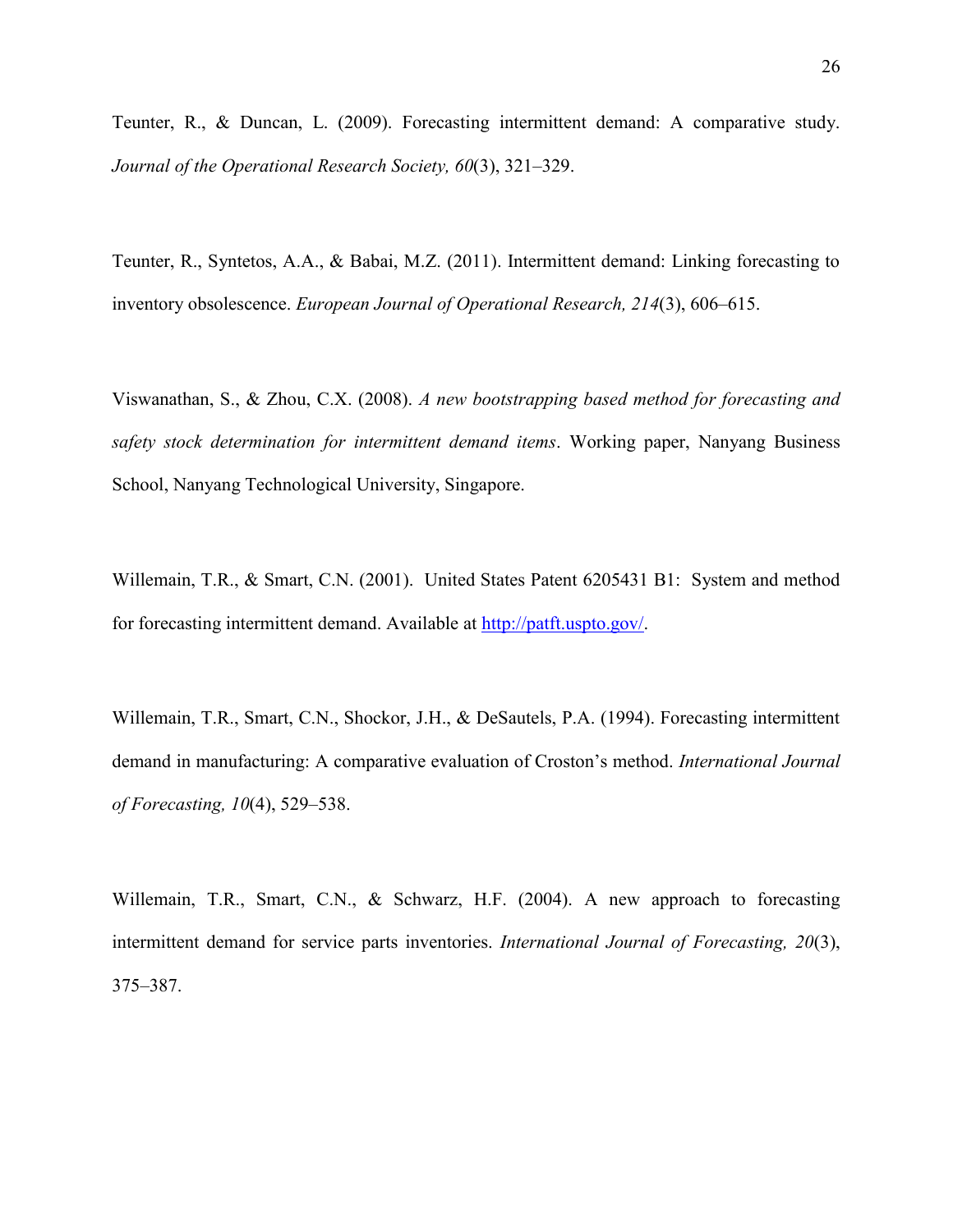Willemain, T.R., Smart, C.N., & Schwarz, H.F. (2005). Author's response to Koehler and Gardner. *International Journal of Forecasting, 21*(3), 619–620.

Zhou, C.X., & Viswanathan, S. (2011). Comparison of a new bootstrapping method with parametric approaches for safety stock determination in service parts inventory systems. *International Journal of Production Economics, 133*(1), 481–485.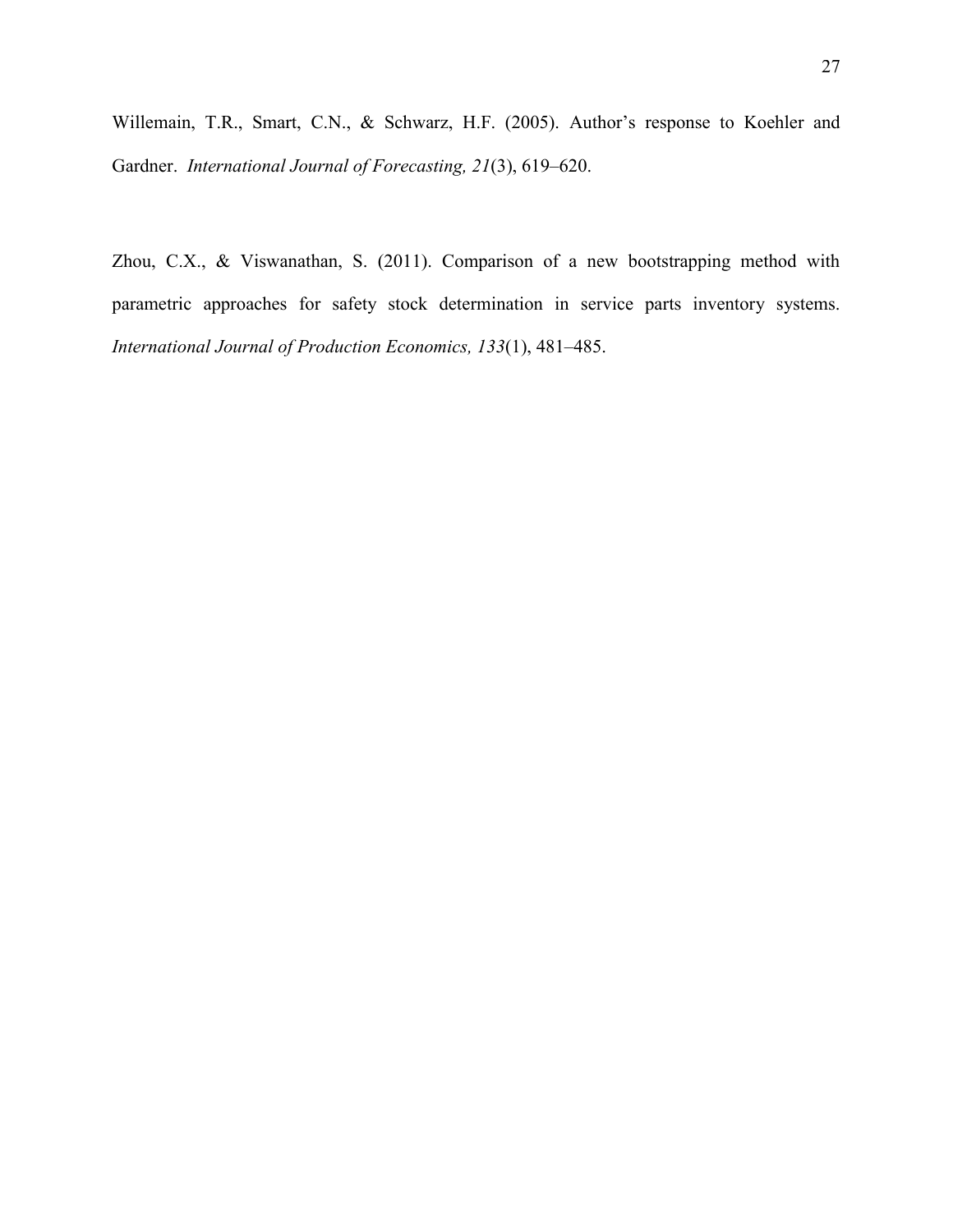# **TABLES**

| <b>EXAMPLE 1.</b> JEWELLY UGLA - JA WEENS UI UEITIAITUS TUL <del>-</del> JULU ONUS |                 |           |             |                |                   |           |  |  |  |
|------------------------------------------------------------------------------------|-----------------|-----------|-------------|----------------|-------------------|-----------|--|--|--|
|                                                                                    | Demand interval |           | Demand size |                | Demand per period |           |  |  |  |
|                                                                                    | Mean            | Std. Dev. | Mean        | Std. Dev.      | Mean              | Std. Dev. |  |  |  |
| Minimum                                                                            | 1.3             | 0.6       | 1.0         | 0.0            | 0.1               | 0.3       |  |  |  |
| $25th$ percentile                                                                  | 33              | 2.6       | 1.1         | 0.3            | 02                | 0.4       |  |  |  |
| Median                                                                             | 44              | 37        | 1.2         | 0 <sub>4</sub> | 0 <sup>3</sup>    | 0.5       |  |  |  |
| 75 <sup>th</sup> percentile                                                        | 5.6             | 5.0       | 1.4         | 0.7            | 04                | 0.7       |  |  |  |
| Maximum                                                                            | 87              | 13 0      | 32          | 37             | 2.2               | 2.5       |  |  |  |

**Table 1:** Jewelry data - 52 weeks of demands for 4,076 SKUs

**Table 2:** Electronics data - 48 months of demands for 3,055 SKUs

| <b>TWAIS E</b> EIGHT DIRECT TO THORRED OF GOTHGING TOP OROGO OF COO |                 |           |             |           |                   |           |  |  |  |
|---------------------------------------------------------------------|-----------------|-----------|-------------|-----------|-------------------|-----------|--|--|--|
|                                                                     | Demand interval |           | Demand size |           | Demand per period |           |  |  |  |
|                                                                     | Mean            | Std. Dev. | Mean        | Std. Dev. | Mean              | Std. Dev. |  |  |  |
| Minimum                                                             | 1.0             | 0.0       | 1.0         | 0.0       | 0.0               | 0.2       |  |  |  |
| $25th$ percentile                                                   | 15              | 1.0       | 3.5         | 3.0       | 09                | 2.2       |  |  |  |
| Median                                                              | 2.6             | 23        | 59          | 6.2       | 2.1               | 4.5       |  |  |  |
| 75 <sup>th</sup> percentile                                         | 47              | 44        | 12.1        | 139       | 60                | 10.5      |  |  |  |
| Maximum                                                             | 24.0            | 32.5      | 5,366.2     | 9,149.3   | 5,366.2           | 3,858.4   |  |  |  |
|                                                                     |                 |           |             |           |                   |           |  |  |  |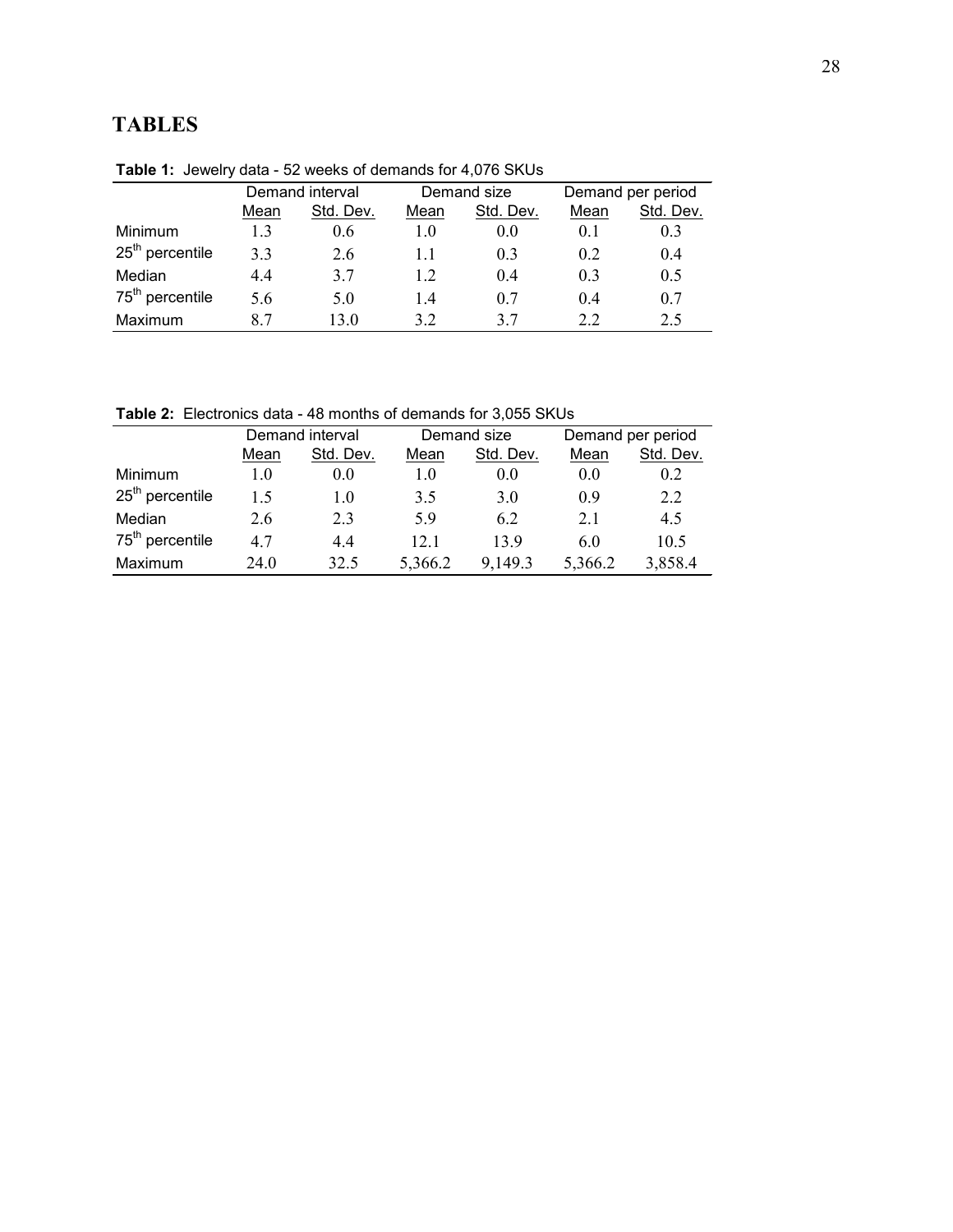# **FIGURES**



**Figure 1:** Jewelry data - investment vs. CSL

**Figure 2:** Jewelry data - investment vs. backorders